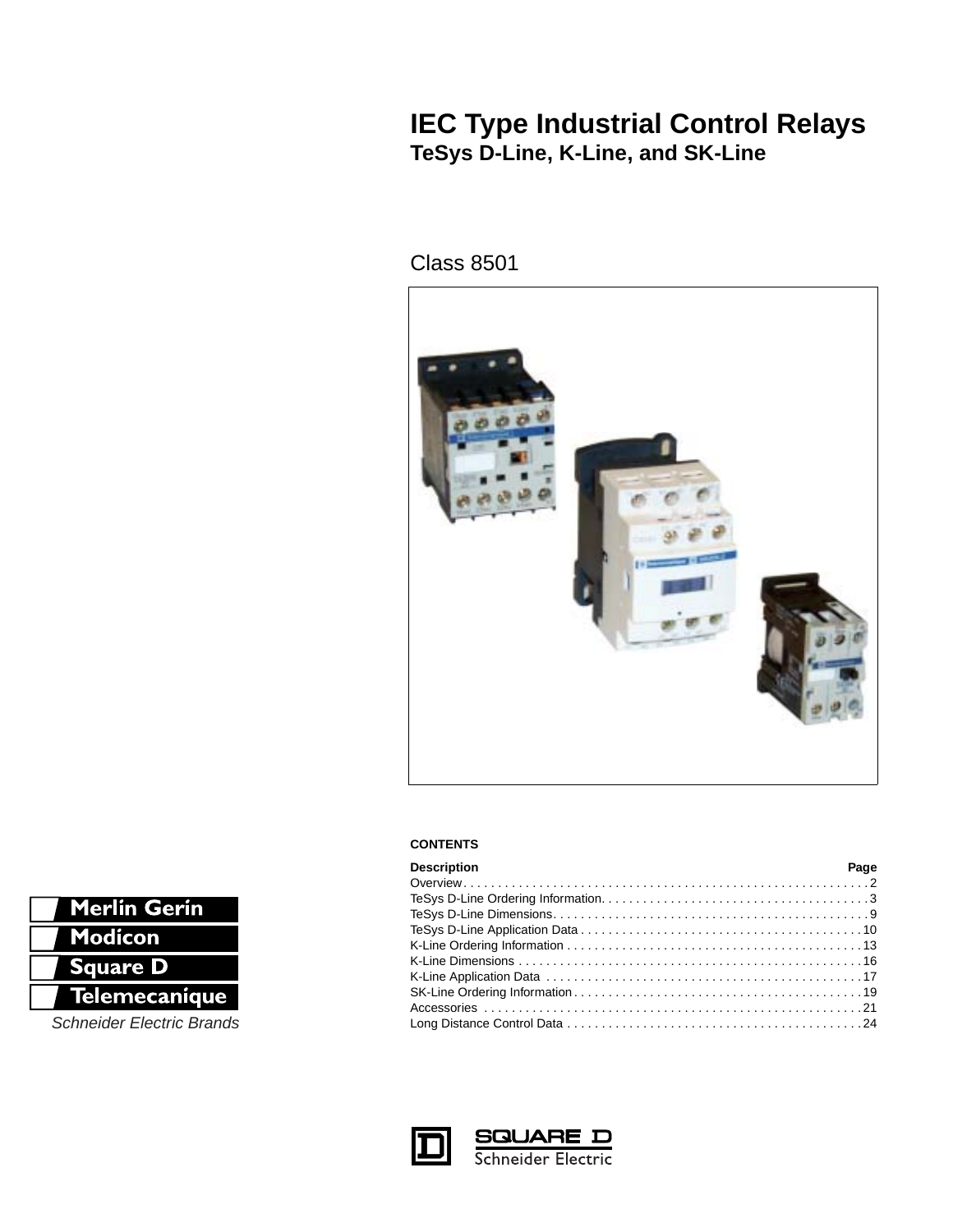# **IEC Type Industrial Control Relays; TeSys D-Line, K-Line, and SK-Line Overview**

## <span id="page-1-0"></span>**Description**



These 600 volt relays are approved for use around the world. TeSys D-Line relays are usually mounted on 35 mm DIN 3 track, but can also be mounted directly to a panel. The fixed contacts in these relays have a NEMA A600 and Q600 ratings, in addition to the standard IEC ratings, making them suitable for use in most any control circuit. Low consumption versions of this relay are available for use with low level DC signals from a computer or a PLC. Adder decks can be added to a basic five pole relay to make it up to an 11 pole relay. The serrated silver-nickel contacts with wiping action provide excellent reliability in 12 or 24 volt control circuits. Special auxiliary contacts are available for switching low power down to 5 volts at 10 mA. Timer and mechanical latch attachments are available.

**TeSys D-Line Relays**

For more information on these relays, see pages [3](#page-2-0) through [12.](#page-11-0)



These 600 volt relays are approved for use around the world. K-Line relays are usually mounted on 35mm DIN 3 track, but can also be mounted directly to a panel. One version of this relay can be printed circuit board mounted. A low power consumption version of this relay is available for use with low level DC signals from a computer or a PLC. The fixed contacts in these relays have a NEMA A600 and Q600 ratings, in addition to the standard IEC ratings, making them suitable for use in most any control circuit. Adder decks can be added to a basic four pole relay to make it up to a 8 pole relay. The serrated silvernickel contacts with wiping action provide excellent reliability in 12 or 24 volt control circuits. An electronic timer attachment is available for this relay.

**K-Line Relays**

For more information on these relays, see pages [13](#page-12-1) through [18.](#page-17-0)



This two pole relay is the smallest IEC Type relay on the market. It is approved for use around the world. SK-Line relays are usually mounted on 35mm DIN 3 track. The fixed contacts in this relay have a NEMA A600 rating and a limited DC rating, in addition to the standard IEC ratings, making it suitable for use in most any AC control circuit and some DC control circuits. An adder deck can be added to the basic two pole AC relay to make it a 4 pole relay.

For more information on these relays, see pages [19](#page-18-1) and [20](#page-19-0).

**SK-Line Relays**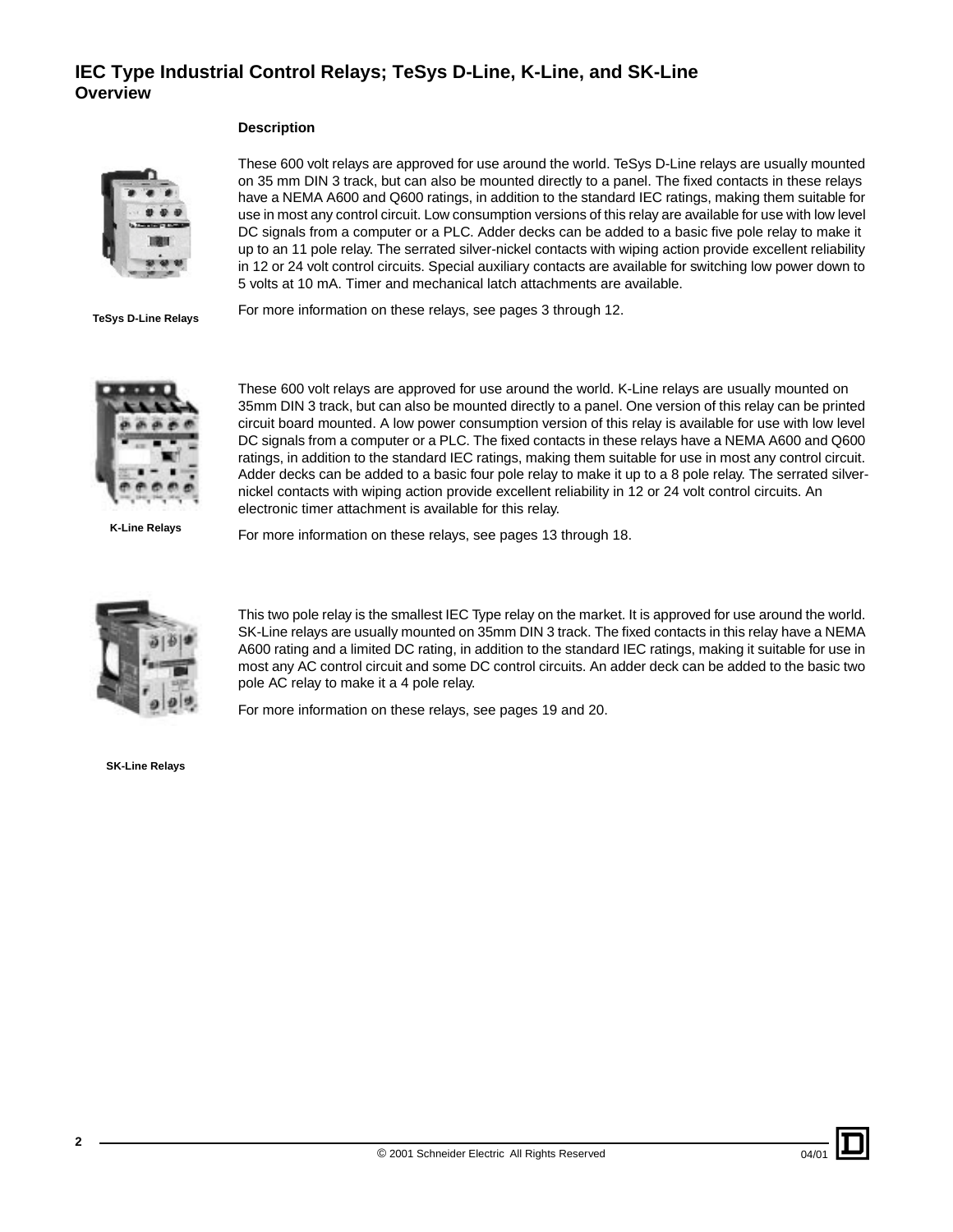<span id="page-2-0"></span>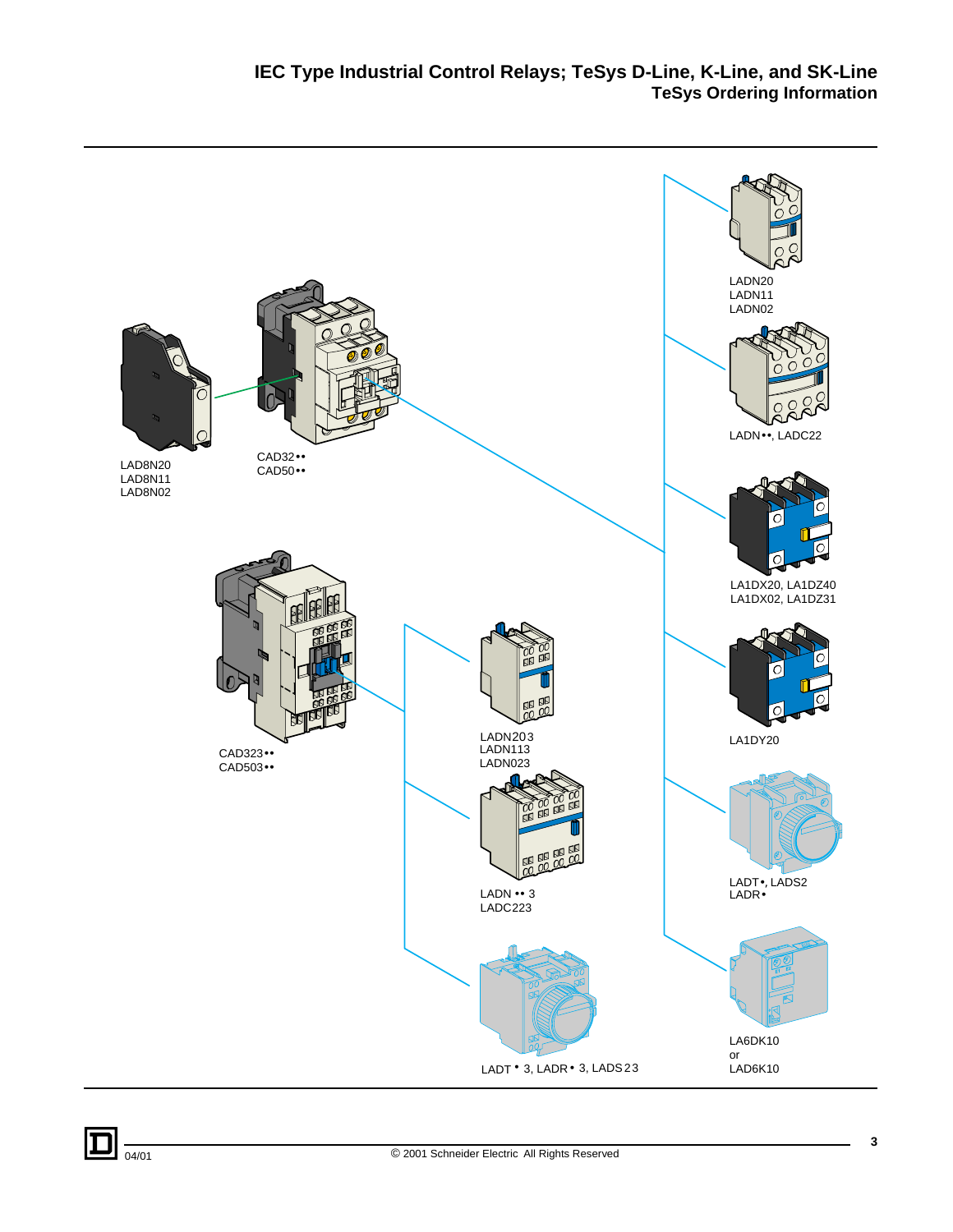

**CAD50**

### **Instantaneous Control Relays**

|                      |                           | <b>Contact Composition</b> |                        |                           |                 |  |
|----------------------|---------------------------|----------------------------|------------------------|---------------------------|-----------------|--|
| <b>Terminal Type</b> | <b>Number of Contacts</b> | <b>Normally Open</b>       | <b>Normally Closed</b> | <b>Catalog Number</b>     |                 |  |
|                      |                           |                            |                        |                           | Weight Ib. (kg) |  |
| Screw Clamp          | 5                         |                            |                        | CAD50 $\triangle$ *       | 1.28 (0.580)    |  |
|                      |                           |                            |                        | CAD32 $A$ *               | 1.28 (0.580)    |  |
| Spring Terminal      |                           |                            |                        | CAD503 ▲ *                | 1.28 (0.580)    |  |
|                      |                           |                            |                        | $CAD323$ $\triangle$<br>* | 1.28 (0.580)    |  |

**Instantaneous Auxiliary Contact Blocks (for use in normal operation environments)**



**CAD32**



**CAD503**



**CAD323**

| <b>Maximum Number per</b><br><b>Device Clip-on Mounting</b><br>Number of<br>Contacts<br>Left Side<br>Front<br>Only |   | <b>Termination</b>       | <b>Contact Composition</b> |                      | Catalog                | Weight             |                |        |             |
|--------------------------------------------------------------------------------------------------------------------|---|--------------------------|----------------------------|----------------------|------------------------|--------------------|----------------|--------|-------------|
|                                                                                                                    |   |                          | Type                       | <b>Normally Open</b> | <b>Normally Closed</b> | <b>Number</b>      | lb. (kg)       |        |             |
| $\overline{2}$                                                                                                     | 1 | -                        | <b>Screw Clamp</b>         | 2                    | $\Omega$               | LADN <sub>20</sub> | 0.07(0.030)    |        |             |
|                                                                                                                    |   |                          |                            | 1                    | 1                      | LADN11             | 0.07(0.030)    |        |             |
|                                                                                                                    |   |                          |                            | $\Omega$             | $\overline{2}$         | LADN02             | 0.07(0.030)    |        |             |
|                                                                                                                    |   |                          | Spring Terminal            | $\overline{2}$       | 0                      | <b>LADN203</b>     | 0.07(0.030)    |        |             |
|                                                                                                                    |   |                          |                            | 1                    | $\mathbf{1}$           | <b>LADN113</b>     | 0.07(0.030)    |        |             |
|                                                                                                                    |   |                          |                            | $\Omega$             | $\overline{2}$         | LADN023            | 0.07(0.030)    |        |             |
|                                                                                                                    | 1 |                          | <b>Screw Clamp</b>         | $\overline{c}$<br>0  |                        | <b>LAD8N20</b>     | 0.07(0.030)    |        |             |
|                                                                                                                    |   |                          |                            | 1                    | $\mathbf{1}$           | <b>LAD8N11</b>     | 0.07(0.030)    |        |             |
|                                                                                                                    |   |                          |                            | $\Omega$             | $\overline{2}$         | LAD8N02            | 0.07(0.030)    |        |             |
| $4 +$                                                                                                              | 1 |                          | <b>Screw Clamp</b>         | 4                    | 0                      | LADN40             | 0.11(0.050)    |        |             |
|                                                                                                                    |   |                          |                            | 3                    | 1                      | LADN31             | 0.11(0.050)    |        |             |
|                                                                                                                    |   |                          |                            |                      |                        | $\overline{2}$     | $\overline{2}$ | LADN22 | 0.11(0.050) |
|                                                                                                                    |   |                          |                            | 3<br>$\mathbf{1}$    |                        | LADN <sub>13</sub> | 0.11(0.050)    |        |             |
|                                                                                                                    |   |                          |                            | 0                    | 4                      | LADN04             | 0.11(0.050)    |        |             |
|                                                                                                                    |   |                          | Spring Terminal            | $\overline{4}$       | 0                      | <b>LADN403</b>     | 0.11(0.050)    |        |             |
|                                                                                                                    |   |                          |                            | 3                    | 1                      | <b>LADN313</b>     | 0.11(0.050)    |        |             |
|                                                                                                                    |   |                          |                            | $\overline{2}$       | $\overline{2}$         | <b>LADN223</b>     | 0.11(0.050)    |        |             |
|                                                                                                                    |   |                          |                            | 1                    | 3                      | <b>LADN133</b>     | 0.11(0.050)    |        |             |
|                                                                                                                    |   |                          |                            | $\Omega$             | $\overline{4}$         | LADN043            | 0.11(0.050)    |        |             |
| $4+$                                                                                                               | 1 | $\overline{\phantom{0}}$ | <b>Screw Clamp</b>         | $2 \blacksquare$     | $2 \blacksquare$       | LADC22             | 0.11(0.050)    |        |             |
|                                                                                                                    |   |                          | Spring Terminal            | $2 \blacksquare$     | $2 \blacksquare$       | <b>LADC223</b>     | 0.11(0.050)    |        |             |

# **Instantaneous Auxiliary Contacts**

**With Dust and Damp Protected Contacts (for use in particularly harsh industrial environments)**

|                       | <b>Maximum Number</b><br>per Device |   | <b>Contact Composition</b> |                |                |        |                       |                    |
|-----------------------|-------------------------------------|---|----------------------------|----------------|----------------|--------|-----------------------|--------------------|
| Number<br>of Contacts |                                     |   | ⋤                          | ₩              |                |        | <b>Catalog Number</b> | Weight<br>lb. (kg) |
|                       | <b>Front Mounting</b>               |   | Sealed                     | ٠              |                | Normal |                       |                    |
| $\overline{c}$        |                                     | っ | -                          | -              | -              | -      | <b>LA1DX20</b>        | 0.09(0.040)        |
|                       |                                     |   | $\overline{2}$             |                | -              |        | LA1DX02               | 0.09(0.040)        |
|                       |                                     | ◠ |                            | $\overline{2}$ | -              | -      | LA1DY20               | 0.09(0.040)        |
| $4 +$                 |                                     |   | -                          | -              | $\overline{c}$ | -      | LA1DZ40               | 0.11(0.050)        |
|                       |                                     |   |                            |                |                |        | <b>LA1DZ31</b>        | 0.11(0.050)        |

### **Common Coil Voltage Codes**

|       | ac 50/60 Hz Coil (for additional voltage code options see page 7). |                                                       |           |     |           |           |     |     |           |     |
|-------|--------------------------------------------------------------------|-------------------------------------------------------|-----------|-----|-----------|-----------|-----|-----|-----------|-----|
| Volts | 12                                                                 | 24                                                    | -48       | 120 | 208       | 240       | 277 | 480 | 600       |     |
| Code  | J7                                                                 | B7                                                    | E7        | G7  | LE7       | U7        | W7  |     | X7        |     |
|       |                                                                    | dc Coil (coils have built in suppression as standard) |           |     |           |           |     |     |           |     |
| Volts | 12                                                                 | 24                                                    | -36       | 48  | 60        | 72        | 110 | 125 | 220       | 250 |
| Code  | JD                                                                 | <b>BD</b>                                             | <b>CD</b> | ED  | <b>ND</b> | <b>SD</b> | FD  | GD  | <b>MD</b> | UD  |

**dc Low Consumption Coil (coils have built in suppression as standard)**

Volts 5 12 24 48 72

Code AL JL BL EL SL

❖ Grounding terminal points (2 terminals jumpered together; see diagram on page [8](#page-7-0)).

✚ Auxiliary contact blocks with four contacts cannot be used on relays with low consumption coils.

▲ Add proper voltage code to end of catalog number.

■ Includes 1 N/O and 1 N/C overlapping contact.

✳ For ring terminal configuration add "6" before coil voltage suffix. For example CAD32B7 becomes CAD32**6**B7.

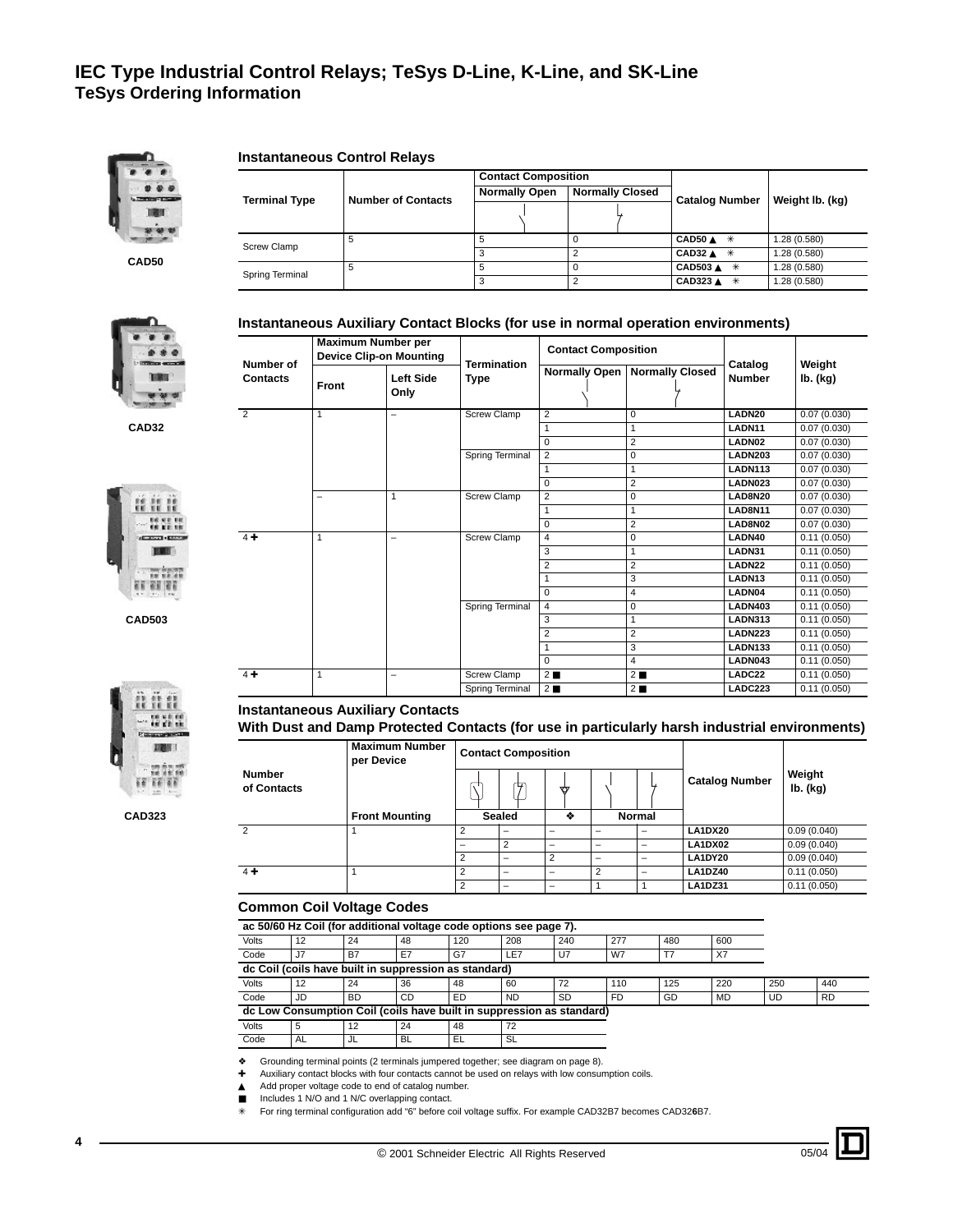

**LADT**

| Number and                  | <b>Maximum Number</b><br>per Device | <b>Time Delay</b> | <b>Termination</b>          | Range                       | Catalog<br><b>Number</b> | Weight lb. (kg) |
|-----------------------------|-------------------------------------|-------------------|-----------------------------|-----------------------------|--------------------------|-----------------|
| <b>Type of Contacts</b>     | <b>Front Mounting</b>               | Type              | <b>Type</b>                 |                             |                          |                 |
| 1 N/C and 1 N/O             | 1                                   | On-Delay          | <b>Screw Clamp</b>          | 0.1 to 3 sec. $\div$        | <b>LADT0</b>             | 0.13(0.060)     |
|                             |                                     |                   |                             | 0.1 to 30 sec.              | LADT <sub>2</sub>        | 0.13(0.060)     |
|                             |                                     |                   |                             | 10 to 180 sec.              | LADT4                    | 0.13(0.060)     |
|                             |                                     |                   | 1 to 30 sec. $\blacksquare$ | <b>LADS2</b>                | 0.13(0.060)              |                 |
|                             |                                     |                   | Spring Terminal             | 0.1 to 3 sec. $\div$        | LADT03                   | 0.13(0.060)     |
|                             |                                     |                   |                             | 0.1 to 30 sec.              | LADT23                   | 0.13(0.060)     |
|                             |                                     |                   |                             | 10 to 180 sec.              | LADT43                   | 0.13(0.060)     |
|                             |                                     |                   |                             | 1 to 30 sec. $\blacksquare$ | LADS23                   | 0.13(0.060)     |
|                             |                                     | Off-Delay         | <b>Screw Clamp</b>          | 0.1 to 3 sec. $\div$        | <b>LADR0</b>             | 0.13(0.060)     |
|                             |                                     |                   |                             | 0.1 to 30 sec.              | LADR <sub>2</sub>        | 0.13(0.060)     |
|                             |                                     |                   |                             | 10 to 180 sec.              | LADR4                    | 0.13(0.060)     |
|                             |                                     |                   | Spring Terminal             | 0.1 to 3 sec. $\div$        | LADR03                   | 0.13(0.060)     |
|                             |                                     |                   |                             | 0.1 to 30 sec.              | LADR23                   | 0.13(0.060)     |
| (Lockout Cover, See page 7) |                                     |                   |                             | 10 to 180 sec.              | LADR43                   | 0.13(0.060)     |

 $★$  With extended scale from 0.1 to 0.6 s.<br>■ With switching time of 40 ms  $± 15$  ms

**Time Delay Auxiliary Contact Blocks**

With switching time of 40 ms  $\pm$  15 ms between opening of the N/C contact and closing of the N/O contact.

### **Mechanical Latch Blocks** ★



| <b>Unlatching Control</b> | Maximum Number per<br><b>Device</b><br><b>Front mounting</b> | <b>Catalog Number</b> | Weight Ib. (kg) |
|---------------------------|--------------------------------------------------------------|-----------------------|-----------------|
| Manual or electrical      |                                                              | LA6DK10 $\triangle$   | 0.15(0.070)     |
|                           |                                                              | LAD6K10 A             | 0.15(0.070)     |

Power should not be simultaneously applied or maintained to the mechanical latching block and the CAD relay. The duration of the control signal to the mechanical latching block and the CAD relay should be ≥ 100 ms.

**LA6DK**

## **Coil Suppressor Modules**

These modules clip onto the right hand side of the control relay and the electrical connection is instantly made. Adding an input module is still possible. **RC Circuits** (Resistor-Capacitor)

- Effective protection for circuits highly sensitive to "high frequency" interference.
- Voltage limited to 3 Uc maximum and oscillating frequency limited to 400 Hz maximum.

- Slight increase in drop-out time (1.2 to 2 times the normal time).

|                           | - Under increase in drup-out time (i.e. to 2 times the normal time).           |                       |                 |
|---------------------------|--------------------------------------------------------------------------------|-----------------------|-----------------|
| For Mounting On:          | <b>Operational Voltage</b>                                                     | <b>Catalog Number</b> | Weight Ib. (kg) |
| CAD (Vac)                 | 24 to 48 Vac                                                                   | <b>LAD4RCE</b>        | 0.03(0.012)     |
|                           | 110 to 240 Vac                                                                 | <b>LAD4RCU</b>        | 0.03(0.012)     |
| Varistors (Peak Limiting) |                                                                                |                       |                 |
|                           | - Protection provided by limiting the transient voltage value to 2 Uc maximum. |                       |                 |

- Maximum reduction of transient voltage peaks.

- Slight increase in drop-out time (1.1 to 1.5 times the normal time).

| CAD (Vac) | 24 to 48 Vac   | LAD4VE        | 0.03(0.012) |
|-----------|----------------|---------------|-------------|
|           | 50 to 127 Vac  | LAD4VG        | 0.03(0.012) |
|           | 110 to 250 Vac | <b>LAD4VU</b> | 0.03(0.012) |

### **Bidirectional Peak Limiting Diode**

- Protection provided by limiting the transient voltage value to 2 Uc maximum.

- Maximum reduction of transient voltage peaks.

| CAD (Vac) | 24 Vac | <b>LAD4TB</b> | 0.03(0.012) |
|-----------|--------|---------------|-------------|
|           | 72 Vac | <b>LAD4TS</b> | 0.03(0.012) |
|           |        |               |             |

| Standard coil voltage codes. |    |       |       |       |     |         |         |         |         |  |
|------------------------------|----|-------|-------|-------|-----|---------|---------|---------|---------|--|
| Vac and Vdc                  | 24 | 32/36 | 42/48 | 60/72 | 100 | 110/127 | 220/240 | 256/277 | 380/415 |  |
| Code                         | в  |       | ∸     | EN    |     |         | .W      | ◡       | w       |  |



**LAD4**



**5**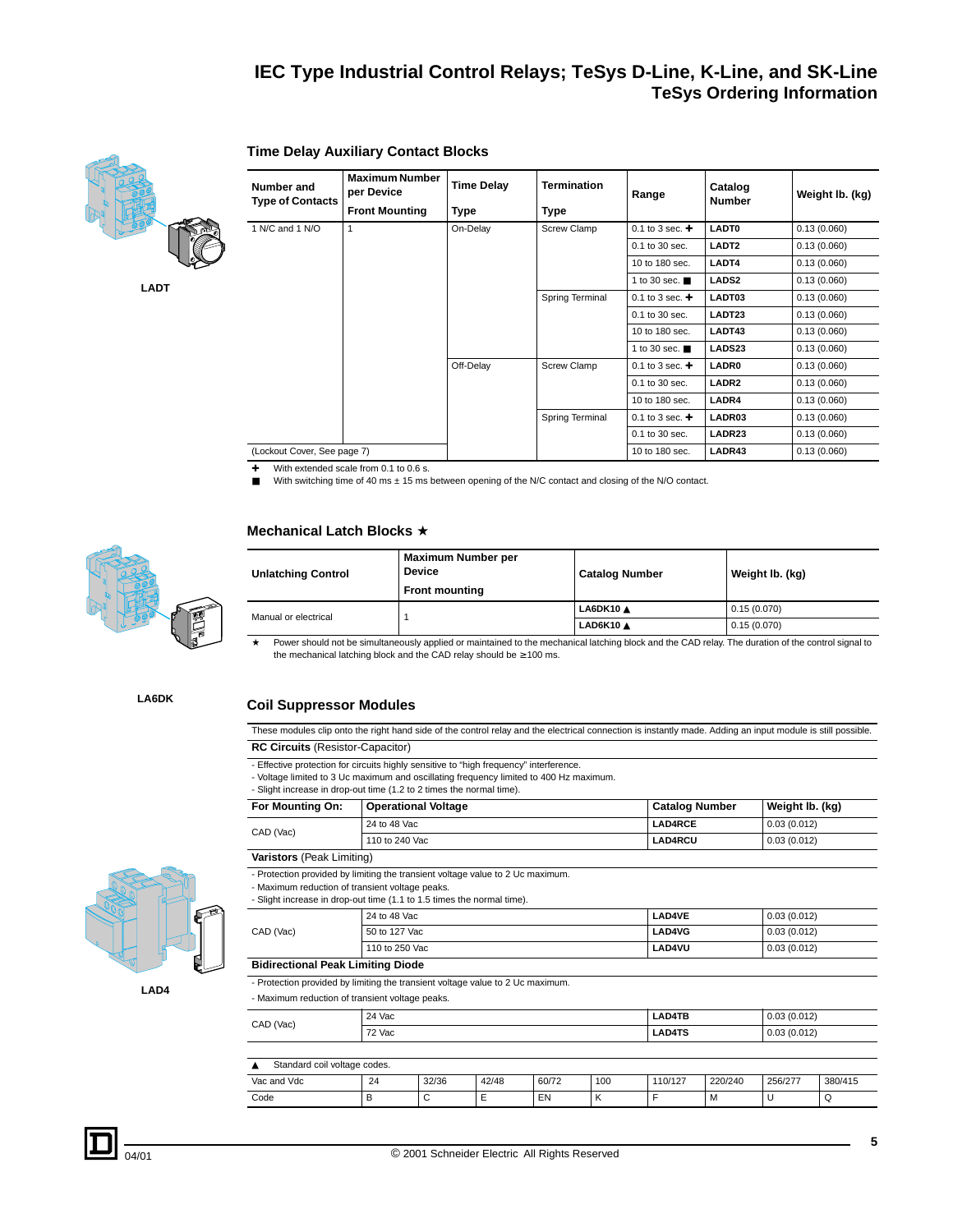### **Cabling Accessory**

| <b>Description</b>                                                          | <b>Catalog Number</b>    | Weight Ib (kg)  |                 |             |
|-----------------------------------------------------------------------------|--------------------------|-----------------|-----------------|-------------|
|                                                                             | Without coil suppression |                 | <b>LAD4BB</b>   | 0.04(0.019) |
| <b>Mounting Adaptor</b><br>For adapting existing wiring<br>to a new product |                          | ac 24 to 48 V   | <b>LAD4BBVE</b> | 0.03(0.014) |
|                                                                             | With coil<br>suppression | ac 50 to 127 V  | <b>LAD4BBVG</b> | 0.03(0.014) |
|                                                                             |                          | ac 110 to 250 V | <b>LAD4BBVU</b> | 0.03(0.014) |

## **Electronic Serial Timer Modules** ▲

| Mounted using adaptor LAD4BB, to be ordered separately, see listing above.<br>$\bullet$ |                   |                       |                |  |  |  |  |
|-----------------------------------------------------------------------------------------|-------------------|-----------------------|----------------|--|--|--|--|
| On-delay Type                                                                           |                   |                       |                |  |  |  |  |
| <b>Operational Voltage</b>                                                              | <b>Time Delay</b> | <b>Catalog Number</b> | Weight Ib (kg) |  |  |  |  |
|                                                                                         | $0.1$ to $2s$     | LA4DT0U               | 0.09(0.040)    |  |  |  |  |
| 24 to 250 Vac/Vdc                                                                       | 1.5 to 30 s       | LA4DT2U               | 0.09(0.040)    |  |  |  |  |
|                                                                                         | 25 to 500 s       | LA4DT4U               | 0.09(0.040)    |  |  |  |  |
| Off-delay Type                                                                          |                   |                       |                |  |  |  |  |
|                                                                                         | $0.1$ to $2$ s    | LA4DR0U               | 0.11(0.050)    |  |  |  |  |
| 24 to 250 Vac/Vdc                                                                       | 1.5 to 30 s       | LA4DR2U               | 0.11(0.050)    |  |  |  |  |
|                                                                                         | 25 to 500 s       | LA4DR4U               | 0.11(0.050)    |  |  |  |  |

## **Auto-Man-Stop Control Modules**

**For local override operation tests with two-position "Auto-Man" switch and "O-I" switch**

● Mounted using adaptor LAD4BB, to be ordered separately, see listing above.

| <b>Operational voltage</b> | <b>Catalog Number</b> | Weight Ib (kg) |
|----------------------------|-----------------------|----------------|
| 24 to 100 Vac              | <b>LA4DMK</b>         | 0.09(0.040)    |

▲ For 24 V operation, the relay must be fitted with a 21 V coil (code Z7).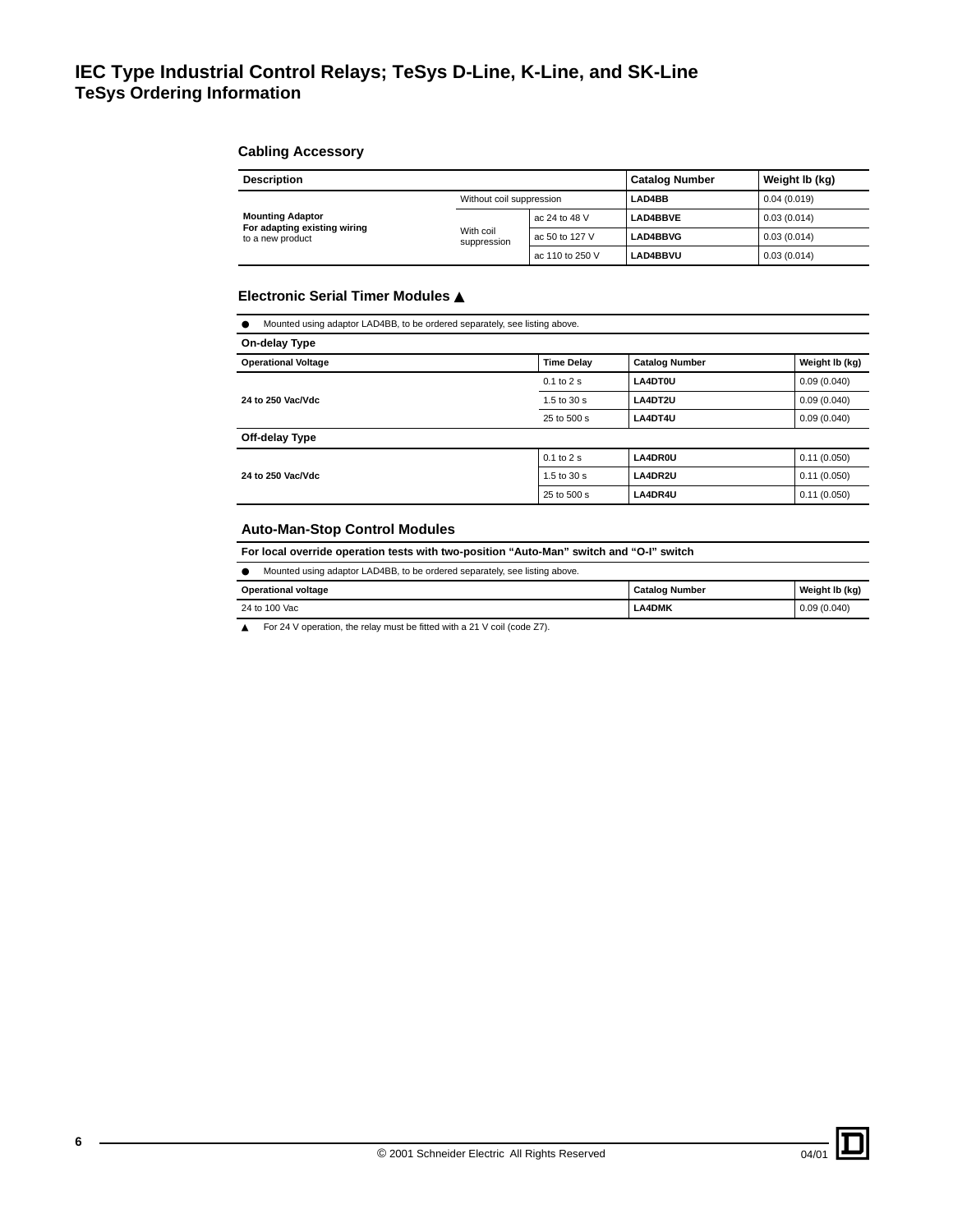### <span id="page-6-0"></span>**Accessories (to be ordered separately)**

| <b>For Connection</b>                                                                 |                                 |                                      |                       |                 |  |  |  |  |  |
|---------------------------------------------------------------------------------------|---------------------------------|--------------------------------------|-----------------------|-----------------|--|--|--|--|--|
| <b>Description</b>                                                                    | For Mounting On:                | Must be Ordered in<br>Multiplies of: | <b>Catalog Number</b> | Weight Ib. (kg) |  |  |  |  |  |
| <b>For Marking</b>                                                                    |                                 |                                      |                       |                 |  |  |  |  |  |
| Sheet of 64 self-adhesive<br>blank labels 8 x 33                                      | CAD, LAD (4 contacts),<br>LA6DK | 10                                   | <b>LAD21</b>          | 0.04(0.020)     |  |  |  |  |  |
| Sheet of 112 self-adhesive<br>blank labels 8 x 12                                     | LAD (2 contacts),<br>LADT       | 10                                   | LAD <sub>22</sub>     | 0.04(0.020)     |  |  |  |  |  |
| Strips of blank, self-adhesive labels for<br>printing by plotter (4 sets of 5 strips) | All products                    | 35                                   | LAD <sub>24</sub>     | 0.44(0.200)     |  |  |  |  |  |
| "SIS Label" label creation software                                                   | French version                  |                                      | XBY1FR                | 0.13(0.060)     |  |  |  |  |  |
| for labels LAD-21 and 22                                                              | English version                 |                                      | XBY1EN                | 0.13(0.060)     |  |  |  |  |  |
| <b>For Protection</b>                                                                 |                                 |                                      |                       |                 |  |  |  |  |  |
| Lockout cover                                                                         | LADT, LADR                      |                                      | <b>LA9D901</b>        | 0.01(0.005)     |  |  |  |  |  |
| Relay cover preventing access<br>to the moving contact carrier                        | CAD                             |                                      | LAD9ET1               | 0.008(0.004)    |  |  |  |  |  |



**LA9D901**

Average consumption at 68 °F (20 °C):<br>- inrush (cos φ = 0.75) 50/60 Hz: 70 VA at 50 Hz<br>- sealed (cos φ = 0.3) 50/60 Hz: 8 VA at 60 Hz<br>Operating rate θ ≤ 140 °F (60 °C): 0.85 at 1.1 Uc

<span id="page-6-1"></span>**Replacement Coils (Vac)**

**Specifications**

|          | 12     |
|----------|--------|
|          | $21 +$ |
|          | 24     |
|          | 32     |
|          | 36     |
|          | 42     |
| LA9D9ET1 | 48     |



**LXD1**

| Coil Voltage Uc  | <b>Average Resistance at</b><br>68 °F (20 °C) ± 10% | Inductance of<br><b>Closed Circuit</b> | <b>Catalog Number</b><br>50/60 Hz | <b>Voltage Code</b> | Weight Ib. (kg) |
|------------------|-----------------------------------------------------|----------------------------------------|-----------------------------------|---------------------|-----------------|
| V                | Ω                                                   | н                                      |                                   |                     |                 |
| 12 <sup>12</sup> | 6.3                                                 | 0.26                                   | LXD1J7                            | J7                  | 0.15(0.070)     |
| $21 +$           | 5.6                                                 | 0.24                                   | LXD1Z7                            | Z7                  | 0.15(0.070)     |
| 24               | 6.19                                                | 0.26                                   | LXD1B7                            | <b>B7</b>           | 0.15(0.070)     |
| 32               | 12.3                                                | 0.48                                   | LXD1C7                            | C7                  | 0.15(0.070)     |
| 36               | 12.83                                               | $\equiv$                               | LXD1CC7                           | CC7                 | 0.15(0.070)     |
| 42               | 19.15                                               | 0.77                                   | LXD1D7                            | D7                  | 0.15(0.070)     |
| 48               | 25                                                  | $\mathbf{1}$                           | LXD1E7                            | E7                  | 0.15(0.070)     |
| 60               | 34.60                                               | $\overline{\phantom{0}}$               | LXD1EE7                           | EE7                 | 0.15(0.070)     |
| 100              | 100.4                                               | $\overline{\phantom{0}}$               | LXD1K7                            | K7                  | 0.15(0.070)     |
| 110              | 130                                                 | 5.5                                    | LXD1F7                            | F7                  | 0.15(0.070)     |
| 115              | 137.2                                               | $\qquad \qquad -$                      | LXD1FE7                           | FE7                 | 0.15(0.070)     |
| 120              | 159                                                 | 6.7                                    | <b>LXD1G7</b>                     | G7                  | 0.15(0.070)     |
| 127              | 192.5                                               | 7.5                                    | LXD1FC7                           | FC7                 | 0.15(0.070)     |
| 200              | 410.7                                               | $\overline{\phantom{0}}$               | LXD1L7                            | L7                  | 0.15(0.070)     |
| 208              | 417                                                 | 16                                     | LXD1LL7                           | LL7                 | 0.15(0.070)     |
| 220/230          | 539                                                 | 22                                     | LXD1M7 $\star$                    | M7                  | 0.15(0.070)     |
| 230              | 595                                                 | 21                                     | LXD1P7                            | <b>P7</b>           | 0.15(0.070)     |
| 230/240          | 645                                                 | 25                                     | LXD1U7                            | U7                  | 0.15(0.070)     |
| 277              | 781                                                 | 30                                     | LXD1W7                            | W7                  | 0.15(0.070)     |
| 380/400          | 1580                                                | 60                                     | <b>LXD1Q7</b>                     | Q7                  | 0.15(0.070)     |
| 400              | 1810                                                | 64                                     | <b>LXD1V7</b>                     | V <sub>7</sub>      | 0.15(0.070)     |
| 415              | 1938                                                | 74                                     | LXD1N7                            | <b>N7</b>           | 0.15(0.070)     |
| 440              | 2242                                                | 79                                     | LXD1R7                            | R7                  | 0.15(0.070)     |
| 480              | 2300                                                | 85                                     | LXD1T7                            | T7                  | 0.15(0.070)     |
| 600              | 3600                                                | 135                                    | LXD1X7                            | X7                  | 0.15(0.070)     |
| 690              | 5600                                                | 190                                    | LXD1Y7                            | <b>Y7</b>           | 0.15(0.070)     |
|                  |                                                     |                                        |                                   |                     |                 |

✚ Voltage for relays with serial timer modules, with 24 V supply. ★ This coil can be used on 240 V at 60 Hz.

■ This coil can be used on 230/240 V at 50 Hz and on 240 V only at 60 Hz.

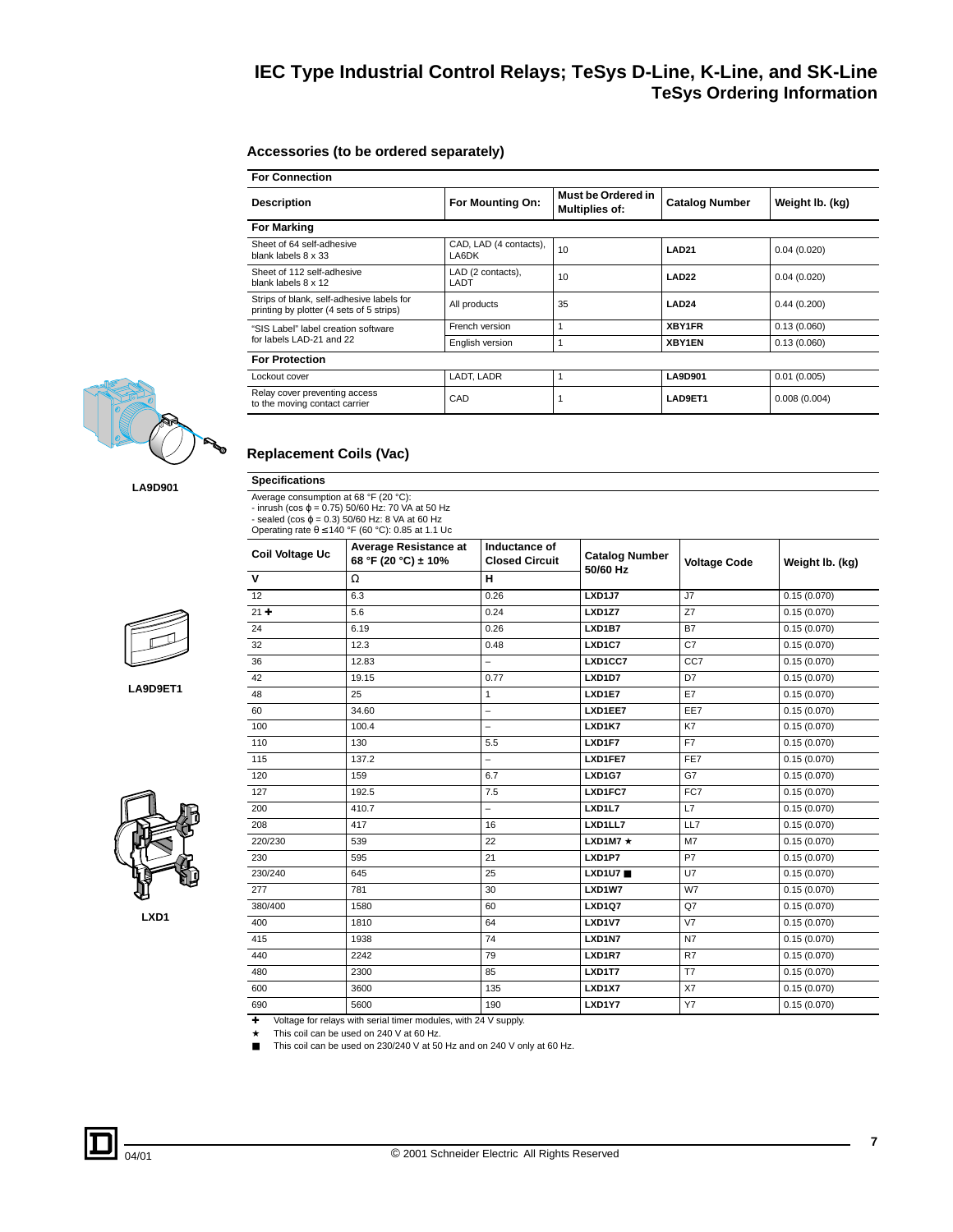<span id="page-7-0"></span>

| <b>Control Relays Instantaneous</b>                                                          |                                                                                                                                          |                                                        |                                                                   |                                                                             |                                                                |
|----------------------------------------------------------------------------------------------|------------------------------------------------------------------------------------------------------------------------------------------|--------------------------------------------------------|-------------------------------------------------------------------|-----------------------------------------------------------------------------|----------------------------------------------------------------|
|                                                                                              |                                                                                                                                          |                                                        |                                                                   |                                                                             |                                                                |
| 5 N/O<br>CAD50                                                                               | 3 N.O + 2 N/C<br>CAD32                                                                                                                   |                                                        |                                                                   |                                                                             |                                                                |
| 33/NO<br>43/NO<br>13/NO<br>23/NO<br>OS/NO<br>₹<br>A2<br>$\overline{4}$<br>24<br>34<br>4<br>3 | 43/NO<br>13/NO<br>21/NC<br>31/NC<br>D3/NO<br>ξ<br>$\overline{4}$<br>S,<br>22<br>$\frac{4}{3}$<br>$\frac{2}{3}$<br>3                      |                                                        |                                                                   |                                                                             |                                                                |
| <b>Instantaneous Auxiliary Contact Blocks</b>                                                |                                                                                                                                          |                                                        |                                                                   |                                                                             |                                                                |
| 1 N/O + 1 N/C<br>LADN11                                                                      | LAD8N11 $\star$                                                                                                                          | 2 N/O<br>LADN20                                        | LAD8N20 $\star$                                                   | 2 N/C<br>LAD8N02                                                            | LADN02                                                         |
| 53/NO<br>61/NC<br>8<br>24<br>★                                                               | 53/NO<br>161/NC<br>(184)<br>162<br>154<br>(83)<br>71:<br>The figures in brackets are for the device mounted on the RH side of the relay. | ON/89<br>63/NO<br>54<br>3                              | 153/NO<br>163/NC<br>(184)<br>(174)<br>164<br>154<br>(83)<br>(173) | 151/NC<br>161/NC<br>(182)<br>$\mathbb{S}^2$<br>$\frac{62}{5}$<br>181)<br>۲í | <b>S1/NC</b><br>G1/NC<br>ଌା<br>62                              |
| 2 N/O + 2 N/C                                                                                | 1 N/O + 3 N/C                                                                                                                            | 4 N/O                                                  | 4 N/C                                                             | 3 N/O + 1 N/C                                                               |                                                                |
| LADN22                                                                                       | LADN13                                                                                                                                   | LADN40                                                 | LADN04                                                            | LADN31                                                                      |                                                                |
| 53/NO<br>61/NC<br>83/NO<br><b>SNVL2</b><br>54<br>2s                                          | 53/NO<br>61/NC<br>71/NC<br>81/NC<br>24<br>8                                                                                              | 53/NO<br>63/NO<br>73/NO<br>83/NO<br>54<br>24<br>3<br>₹ | 51/NC<br>61/NC<br>71/NC<br>81/NC<br>S <sub>2</sub><br>29          | 53/NO<br>61/NC<br><b>DN/EZ</b><br>83/NO<br>54<br>82<br>24<br>≵              |                                                                |
| With Dust and Damp Protected Contacts                                                        |                                                                                                                                          |                                                        |                                                                   |                                                                             |                                                                |
| 2 N/O + 2 N/C Including<br>$1 N.O + 1 N/C$<br>Make Before Break<br>LADC22                    | 2 N/O Protected<br>LA1DX20                                                                                                               | 2 N/C Protected<br>LA1DX20                             | 2 N/O Protected ▲<br>LA1DY20                                      | 2 N/O Protected +<br>2 N/O Non Protected<br>LA1DZ40                         | 2 N/O Protected +<br>1 N/O + 1 N/C<br>Non Protected<br>LA1DZ31 |
| 53/NO<br>61/NC<br>87/NO<br>75/NC<br>76<br>88<br>54<br>62                                     | 53/NO<br>63/NO<br>ਨ਼                                                                                                                     | 51/NC<br>61/NC                                         | 153/NO<br>63/NO                                                   | <b>S3/NO</b><br><b>B3/NO</b><br>63/NO<br>73/NO<br>3                         | 53/NO<br>83/NC<br>61/NC<br>73/NO<br>ž                          |
| With grounding terminal points.<br>▲                                                         |                                                                                                                                          |                                                        |                                                                   |                                                                             |                                                                |
| <b>Time Delay Auxiliary Contact Blocks</b>                                                   |                                                                                                                                          |                                                        |                                                                   | <b>Mechanical Latch Blocks</b>                                              |                                                                |
| On-Delay 1 N/O + 1 N/C<br>LADT                                                               | LADS                                                                                                                                     | Off-Delay 1 N/O + 1 N/C<br>LADR                        |                                                                   | LA6DK10                                                                     |                                                                |
| 55/NC<br>67/NO<br>ಜಿ<br>8                                                                    | 55/NC<br>67/NO<br>8<br>89                                                                                                                | 57/NO<br>65/NC<br>66<br>58                             |                                                                   | £<br>₽                                                                      |                                                                |
| <b>Electronic Serial Timer Modules</b>                                                       |                                                                                                                                          |                                                        |                                                                   | <b>Auto-Man-Stop Modules</b>                                                |                                                                |
| On-Delay<br>LA4DTU                                                                           |                                                                                                                                          | Off-Delay<br>LA4DRU                                    |                                                                   | LA4DM                                                                       |                                                                |
| ₹                                                                                            | 2                                                                                                                                        |                                                        |                                                                   | 2<br>$\sqrt{(1)}$<br>ៜ<br>Auto/<br>Man<br>I/O                               | 2                                                              |
| হা                                                                                           | ଧା                                                                                                                                       | ২                                                      | A <sub>2</sub>                                                    | হ∣                                                                          | 2.<br>$(1)$ PLC                                                |

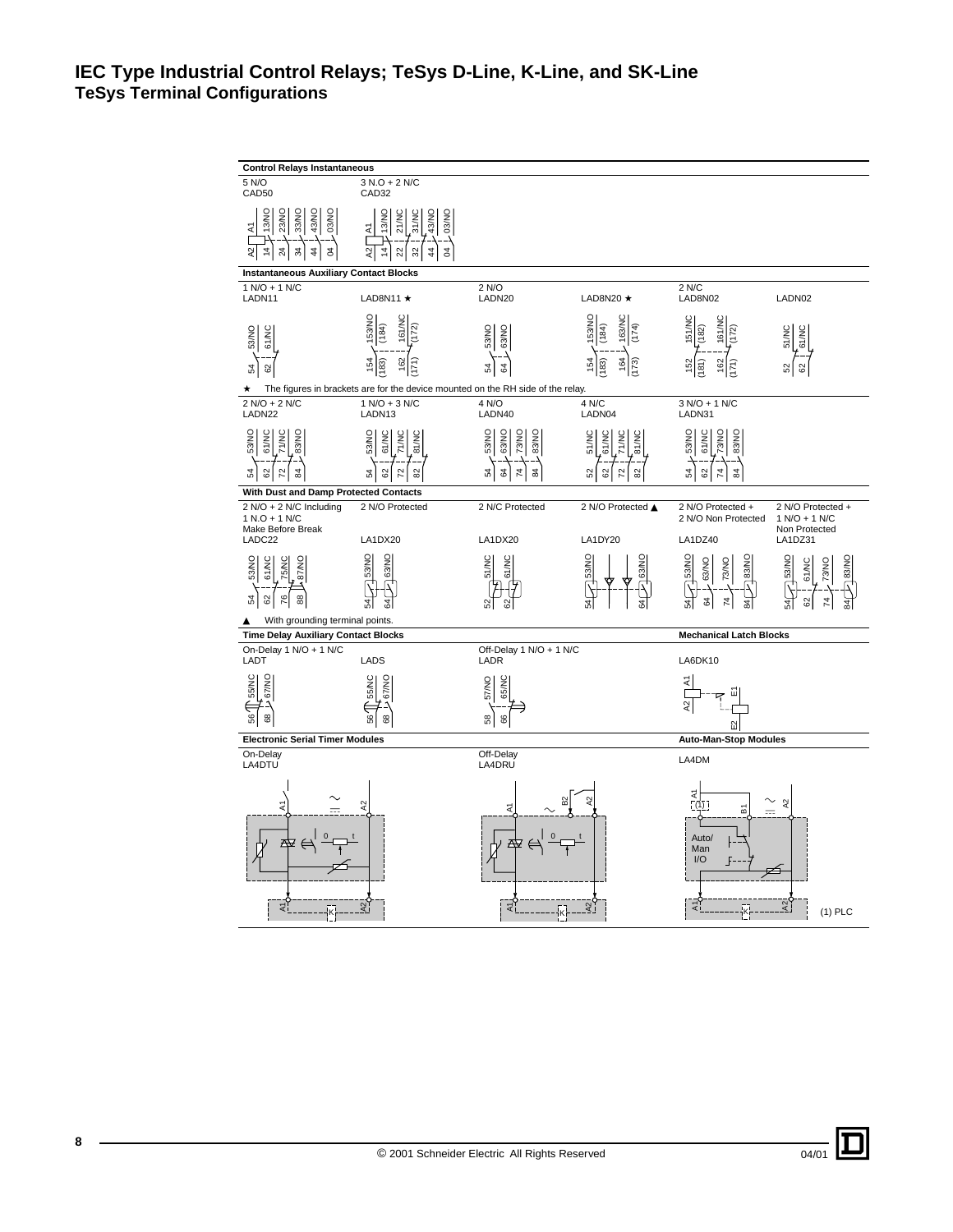# <span id="page-8-0"></span>**IEC Type Industrial Control Relays; TeSys D-Line, K-Line, and SK-Line TeSys Mounting Dimensions**



**CAD** (Vac Coil) Panel Mounted





**CAD** (Vac Coil) or (Low Consumpsion Coil) Panel Mounted



(1) Two elongated holes 0.18 x 0.35" (4.5 x 9 mm)



3.39



Mounted on AM1DP200 or DE200 Mounting Track





|            | CAD (Vac) | CAD (Vdc or LC) |                | CAD (Vac) | CAD (Vdc or LC) |  |
|------------|-----------|-----------------|----------------|-----------|-----------------|--|
| with cover | 3.39(86)  | 3.74(95)        | (AM1DP200) (1) | 3.46(88)  | 3.82(97)        |  |
|            |           |                 | (AM1DE200) (1) | 3.78(96)  | 4.13 (105)      |  |

(1) With cover

**Inches mm Dimensions**

**9**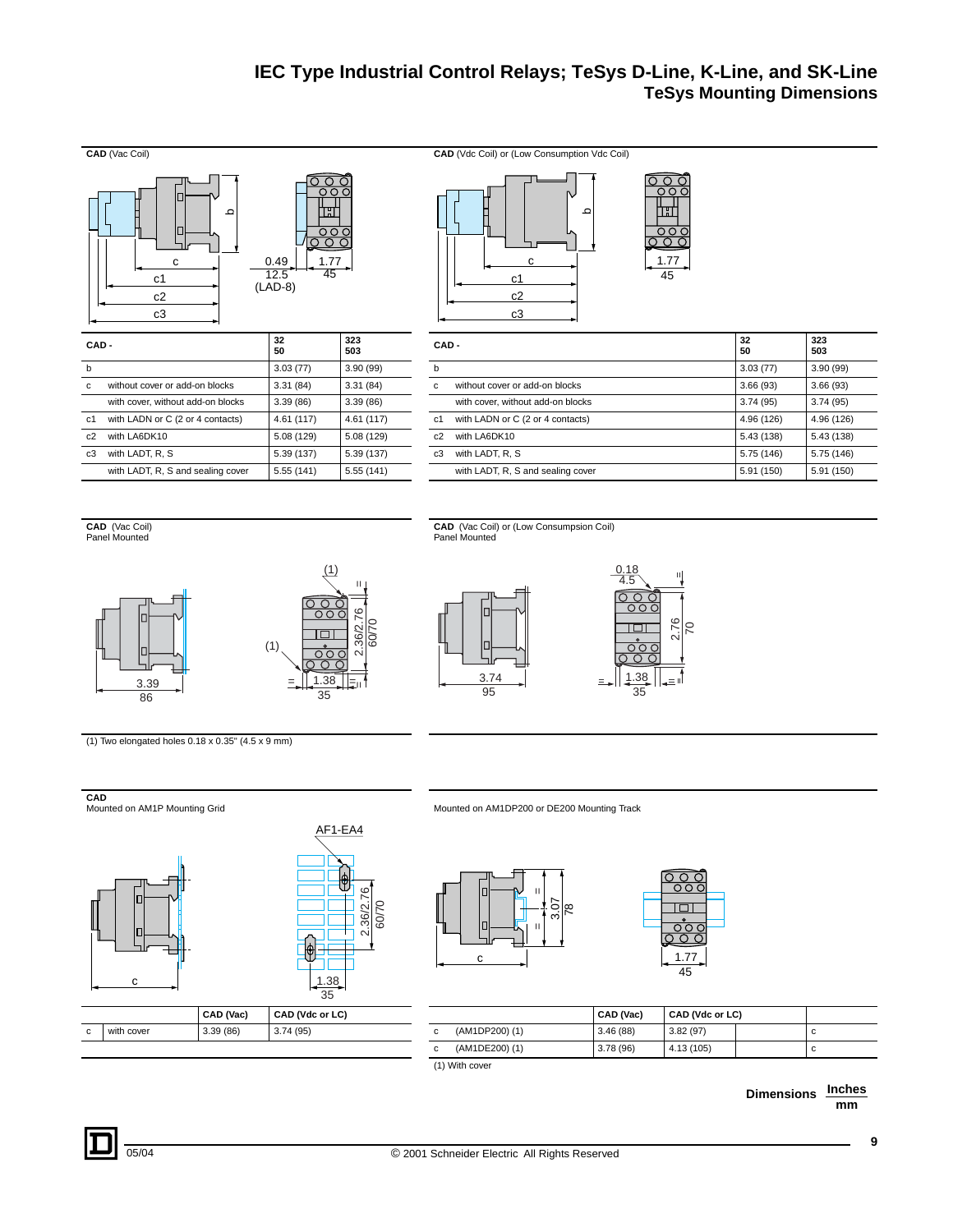# **IEC Type Industrial Control Relays; TeSys D-Line, K-Line, and SK-Line Tesys Application Data**

<span id="page-9-0"></span>

| <b>Type</b>                               |                                                                                      |                                                  |                                 | CAD (Vac)                                                        | CAD (Vdc)                                                | CAD (Vdc)<br><b>Low Consumption</b>         |
|-------------------------------------------|--------------------------------------------------------------------------------------|--------------------------------------------------|---------------------------------|------------------------------------------------------------------|----------------------------------------------------------|---------------------------------------------|
| Rated Insulation Voltage (Ui)             | Conforming to IEC 60947-1-1<br>Overvoltage category III<br>and degree of pollution 3 |                                                  | $\vee$                          | 690                                                              | 690                                                      | 690                                         |
|                                           | Conforming to UL, CSA                                                                |                                                  | $\vee$                          | 600                                                              | 600                                                      | 600                                         |
| Rated Impulse Withstand Voltage (Uimp)    | Conforming to IEC 60947-1-1                                                          |                                                  | kV                              | 6                                                                | 6                                                        | 6                                           |
| Separation of Electrical Circuits         | To IEC 536 and VDE 0106                                                              |                                                  |                                 | Reinforced insulation up to 400 V                                |                                                          |                                             |
| Conforming to Standards                   |                                                                                      |                                                  |                                 | IEC 60947-1-1, N-F C 63-140, VDE 0660, BS 4794.<br>EN 60947-5-15 |                                                          |                                             |
| Approvals                                 |                                                                                      |                                                  |                                 | UL<br>File: E164353<br>CSA<br>File: LR43364<br>CE                | <b>CCN: NKCR</b><br>Guide: 3211 03                       |                                             |
| <b>Protective Treatment</b>               | Conforming to IEC 68                                                                 |                                                  |                                 | "TH" (Tropical Finish) See page 23 for details.                  |                                                          |                                             |
| Degree of Protection                      | Conforming to VDE 0106                                                               |                                                  |                                 |                                                                  | Front face protected against direct finger contact IP 2X | Protection against direct<br>finger contact |
|                                           | Storage                                                                              |                                                  | $\mathrm{P}F$ ( $\mathrm{C}$ C) | $-76$ to 176 ( $-60$ to $+80$ )                                  | $-76$ to 176 ( $-60$ to $+80$ )                          | $-76$ to 176 ( $-60$ to $+80$ )             |
| Ambient Air Temperature Around the Device |                                                                                      | Operation, conforming to IEC 255 (80 to 110% UC) | $\mathrm{P}F$ ( $\mathrm{C}$ C) | 23 to 140 ( $-5$ to $+60$ )                                      | 23 to 140 (- 5 to + 60)                                  | 23 to 140 ( $-5$ to $+60$ )                 |
|                                           | For operation at Uc                                                                  |                                                  | $\mathrm{P}F(\mathrm{C})$       | $-40$ to 158 ( $-40$ to $+70$ )                                  | $-40$ to 158 ( $-40$ to $+70$ )                          |                                             |
| <b>Maximum Operating Altitude</b>         | Without derating                                                                     |                                                  | ft $(m)$                        | 9843 (3000)                                                      | 9843 (3000)                                              | 9843 (3000)                                 |
| <b>Operating Positions</b>                | ە 30                                                                                 |                                                  | $\frac{1}{2}$<br>S,             | 80                                                               | 180                                                      |                                             |
| Shock Resistance ▲                        | Control relay open                                                                   |                                                  |                                 | 10 <sub>g</sub>                                                  | $10$ gn                                                  | $10$ gn                                     |
| Half sine wave for 11ms                   | Control relay closed                                                                 |                                                  |                                 | $15$ gn                                                          | $15$ gn                                                  | $15$ gn                                     |
| Vibration Resistance ▲                    | Control relay open                                                                   |                                                  |                                 | 2 gn                                                             | 2 gn                                                     | 2gn                                         |
| 5 to 300 Hz                               | Control relay closed                                                                 |                                                  |                                 | 4 gn                                                             | 4 gn                                                     | 4 gn                                        |
|                                           | Stranded wire                                                                        | 1 conductor                                      | AWG<br>(mm <sup>2</sup> )       | # 18 to # 12 (1 to 4)                                            | # 18 to # 12 (1 to 4)                                    | # 18 to # 12 (1 to 4)                       |
|                                           | without cable end                                                                    | 2 conductors                                     | AWG<br>(mm <sup>2</sup> )       | # 18 to # 12 (1 to 4)                                            | # 18 to # 12 (1 to 4)                                    | # 18 to # 12 (1 to 4)                       |
|                                           | Stranded wire                                                                        | 1 conductor                                      | AWG<br>(mm <sup>2</sup> )       | # 18 to # 12 (1 to 4)                                            | # 18 to # 12 (1 to 4)                                    | # 18 to # 12 (1 to 4)                       |
| Connection to Screw Clamp Terminals       | without cable end                                                                    | 2 conductors                                     | AWG<br>(mm <sup>2</sup> )       | # 18 to # 14 (1 to 2.5)                                          | # 18 to # 14 (1 to 2.5)                                  | # 18 to # 14 (1 to 2.5)                     |
|                                           | Solid wire                                                                           | 1 conductor                                      | AWG<br>(mm <sup>2</sup> )       | # 18 to # 12 (1 to 4)                                            | # 18 to # 12 (1 to 4)                                    | #18 to #12 (1 to 4)                         |
|                                           | without cable end                                                                    | 2 conductors                                     | AWG<br>(mm <sup>2</sup> )       | # 18 to # 12 (1 to 4)                                            | # 18 to # 12 (1 to 4)                                    | #18 to #12 (1 to 4)                         |
|                                           | <b>Tightening torque</b>                                                             |                                                  | lb-in<br>(Nem)                  | 15(1.7)                                                          | 15(1.7)                                                  | 15(1.7)                                     |
| Connection to Spring Terminals            | 1 or 2 stranded or solid without cable end                                           |                                                  | AWG<br>(mm <sup>2</sup> )       | # 18 to # 14 (1 to 2.5)                                          | # 18 to # 14 (1 to 2.5)                                  | # 18 to # 14 (1 to 2.5)                     |

▲ In the least favorable direction, without change of contact state, with coil supplied at Uc.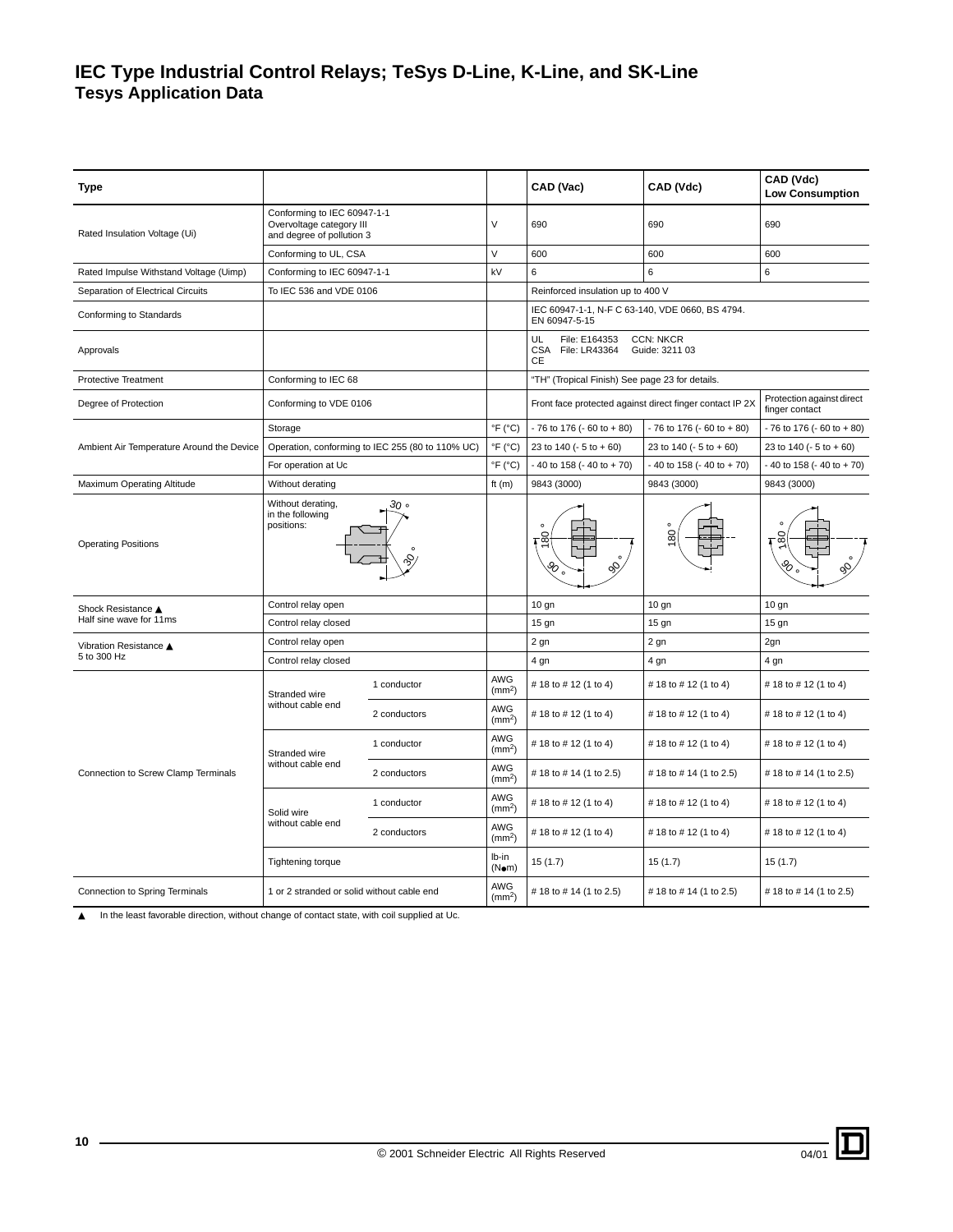# **IEC Type Industrial Control Relays; TeSys D-Line, K-Line, and SK-Line Tesys Application Data**

### **Control Circuit Characteristics**

| Type                                                    |           |                                  |                                                          |    | CAD (Vac)              | CAD (Vdc)              | CAD (Vdc)<br><b>Low Consumption</b> |
|---------------------------------------------------------|-----------|----------------------------------|----------------------------------------------------------|----|------------------------|------------------------|-------------------------------------|
| Rated Control Circuit Voltage (Uc)                      |           |                                  |                                                          | V  | 12 to 690              | 12 to 440              | 5 to 72                             |
| Control Voltage Limits                                  |           |                                  |                                                          |    |                        |                        |                                     |
|                                                         | Operation | With coil type:                  | Vac 50/60 Hz                                             |    | 80 to 110% Uc at 50 Hz |                        |                                     |
|                                                         |           |                                  |                                                          |    | 85 to 110% Uc at 60 Hz |                        |                                     |
|                                                         |           |                                  | Vdc standard, wide range                                 |    | $\sim$                 | 70 to 125% Uc          | 70 to 125% Uc                       |
|                                                         | Drop-out  |                                  |                                                          |    | 30 to 60% Uc           | 10 to 25% Uc           | 10 to 25% Uc                        |
| Average Consumption at 68 °F (20 °C) and at Uc          |           | Vac Coil 50/60 Hz                |                                                          | VA | Inrush: 70             |                        |                                     |
|                                                         |           |                                  |                                                          |    | Hold-in: 8             |                        |                                     |
|                                                         |           | Vdc Coil with standard coil      |                                                          |    |                        | Inrush or hold-in: 5.4 | Inrush or hold-in: 2.4              |
| <b>Operating Time</b>                                   |           | Between coil energization and    |                                                          |    |                        |                        |                                     |
| (at rated control circuit voltage                       |           | - opening of the N/C contacts    |                                                          | ms | 4 to 19                | 35 to 45               | 45 to 55                            |
| and at 68 °F (20 °C)                                    |           | - closing of the N/O contacts    |                                                          | ms | 12 to 22               | 50 to 55               | 60 to 70                            |
|                                                         |           | Between coil de-energization and |                                                          |    |                        |                        |                                     |
|                                                         |           | - opening of the N/O contacts    |                                                          | ms | 4 to 12                | 6 to 14                | 10 to 15                            |
|                                                         |           | - closing of the N/C contacts    |                                                          | ms | 6 to 17                | 20                     | 25                                  |
| Short Supply Failures                                   |           |                                  | Maximum duration without affecting hold-in of the device | ms | $\overline{2}$         | $\overline{2}$         | 2                                   |
| Maximum Operating Rate                                  |           |                                  | In operating cycles per second                           |    | 3                      | 3                      | 3                                   |
| <b>Mechanical Durability</b>                            |           | With coil type:                  | Vac 50/60 Hz                                             |    | 15                     |                        |                                     |
| (in millions of operating cycles) $\blacktriangleright$ |           |                                  | Vdc standard, wide range                                 |    | $\overline{a}$         | 30                     | 30                                  |
| Time Constant L/R                                       |           |                                  |                                                          | ms |                        | 28                     | 40                                  |

✚ The product life expressed above is based on average usage and normal operating conditions. Actual operating life will vary with conditions. The above statements are not intended to, nor shall they create any expressed or implied warranties as to product operation or life. For information on the listed warranty offered on this product, refer to the Square D terms and conditions of sale found in the Square D Digest.

### **Characteristics of Instantaneous Contacts incorporated in the Control Relay**

| Number of Contacts                       |                                               |                |                | 5                                                                                                                      |
|------------------------------------------|-----------------------------------------------|----------------|----------------|------------------------------------------------------------------------------------------------------------------------|
| Rated Operational Voltage (Ue)           | Up to                                         |                | V              | 690                                                                                                                    |
| Rated Insulation Voltage (Ui)            | Conforming to IEC 60947-1-1                   |                | v              | 690                                                                                                                    |
|                                          | Conforming to UL, CSA                         |                | v              | 600                                                                                                                    |
| Rated Conventional Thermal Current (Ith) | For ambient temperature $\leq$ 104 °F (40 °C) |                | A              | 10                                                                                                                     |
| Frequency of Operational Current         |                                               |                | Hz             | 25 to 400                                                                                                              |
| Minimum Switching Capacity               | U min.                                        |                | v              | 17                                                                                                                     |
|                                          | I min.                                        |                | mA             | 5                                                                                                                      |
| <b>Short-circuit Protection</b>          | Conforming to IEC 60947-1-1                   |                |                | gG fuse: 10 A (10 Amp Class J Time delay)                                                                              |
| <b>Rated Making Capacity</b>             | Conforming to IEC 60947-1-1 I rms             |                |                | 140 Aac, 250 Adc                                                                                                       |
| <b>Short Time Rating</b>                 | Permissible for                               | 1 <sub>s</sub> | $\overline{A}$ | 100                                                                                                                    |
|                                          |                                               | 500 ms         | A              | 120                                                                                                                    |
|                                          |                                               | $100$ ms       | $\overline{A}$ | 140                                                                                                                    |
| <b>Insulation Resistance</b>             |                                               |                | $M\Omega$      | >10                                                                                                                    |
| Non-overlap time                         | Guaranteed between N/O and N/C contacts       |                | ms             | 1.5 (on energization and on de-energization)                                                                           |
| <b>Tightening Torque</b>                 | Phillips n°2 and $\varnothing$ 6              |                | Ib-in (Nom)    | 10.6(1.2)                                                                                                              |
| Non-overlap Distance                     |                                               |                |                | Linked contacts in association with auxiliary contacts LADN                                                            |
| <b>Linked Contacts</b>                   | According to draft standard IEC 60947-4-5     |                |                | The three "N/O" contacts and the two "N/C" contacts of CADN32 are<br>linked mechanically by one mobile contact holder. |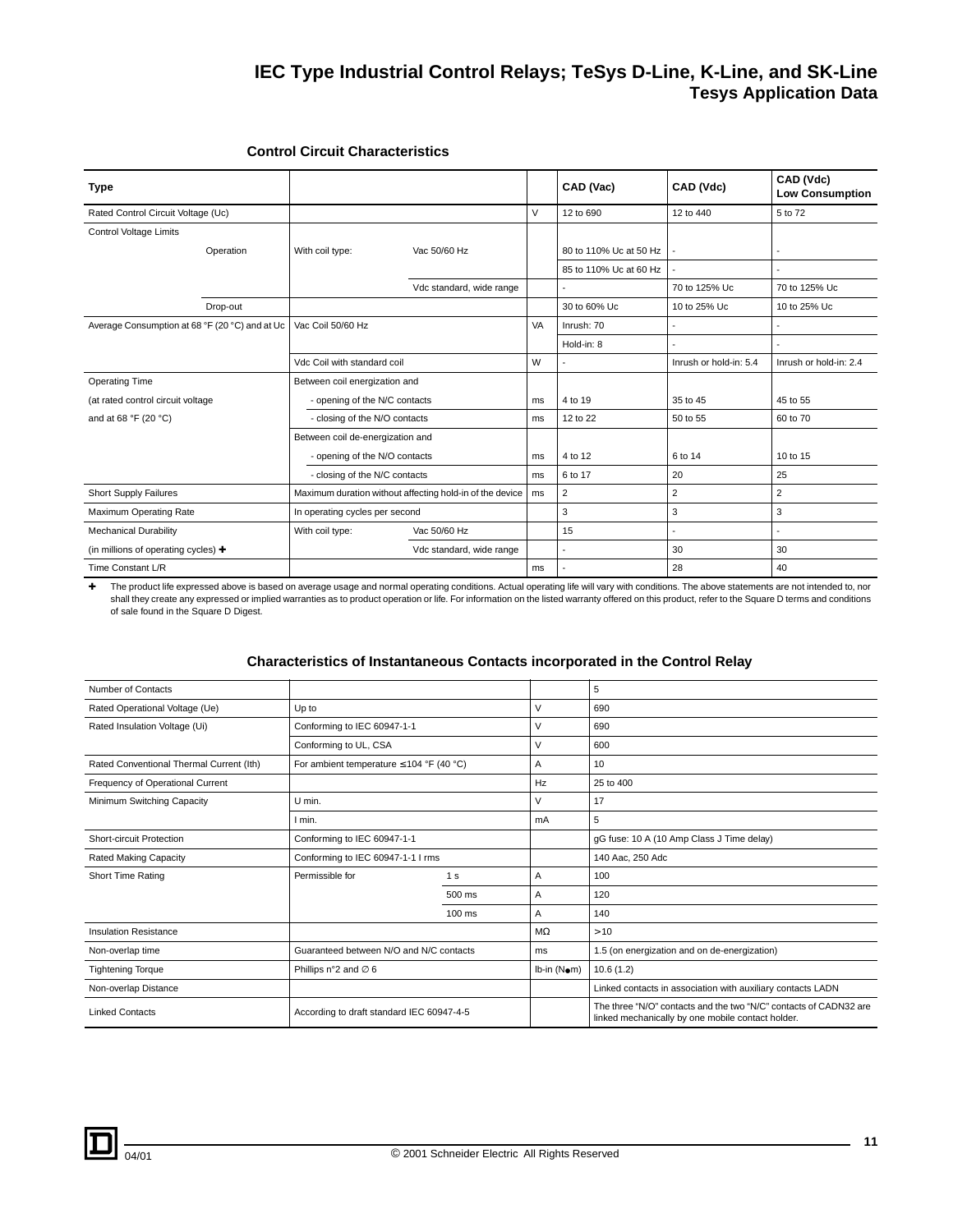# **IEC Type Industrial Control Relays; TeSys D-Line, K-Line, and SK-Line Tesys Application Data**

### <span id="page-11-0"></span>**Contact Ratings**

| <b>AC Ratings</b> |                  |                            |      |              |     |       |                                      | <b>DC Ratings</b> |                  |                   |       |
|-------------------|------------------|----------------------------|------|--------------|-----|-------|--------------------------------------|-------------------|------------------|-------------------|-------|
| <b>Volts</b>      |                  | Inductive 35% Power Factor |      |              |     |       | Resistive 75%<br><b>Power Factor</b> | <b>Volts</b>      | Inductive        |                   |       |
|                   | <b>UL Rating</b> | <b>Make</b>                |      | <b>Break</b> |     | Cont. | Make, Break &                        |                   | <b>UL Rating</b> | Make & ▲          | Cont. |
|                   |                  | Amps                       | VA   | Amps         | VA  | Amps  | <b>Cont. Amps</b>                    |                   |                  | <b>Break Amps</b> | Amps  |
| 120               |                  | 60                         | 7200 | 6            | 720 | 10    | 10                                   | 125               |                  | 0.55              | 2.5   |
| 240               | A600             | 30                         | 7200 |              | 720 | 10    | 10                                   | 250               | Q600             | 0.27              | 2.5   |
| 480               |                  | 15                         | 7200 | 1.5          | 720 | 10    | 10                                   | 600               |                  | 0.10              | 2.5   |
| 600               |                  | 12                         | 7200 | 1.2          | 720 | 10    | 10                                   |                   |                  |                   |       |

▲ 69 VA maximum up to 300 volts.

### **AC Supply, Categories AC-14 and AC-15 (conforming to IEC 60947-1-1)**

| Electrical durability (up to 3600 operating cycles/hours) on an inductive load such as the coil of an electromagnet: making power (cos $\varphi$ 0.7) = 10 times the power broken (cos $\varphi$ 0.4) |    |    |     |     |     |     |      |      |  |
|-------------------------------------------------------------------------------------------------------------------------------------------------------------------------------------------------------|----|----|-----|-----|-----|-----|------|------|--|
| 115<br>230<br>600<br>48<br>400<br>24<br>440                                                                                                                                                           |    |    |     |     |     |     |      |      |  |
| million operating cycles *                                                                                                                                                                            | VA | 60 | 120 | 280 | 560 | 960 | 1050 | 1440 |  |
| 3 million operating cycles *                                                                                                                                                                          | VA | 16 | 32  | 80  | 160 | 280 | 300  | 420  |  |
| 10 million operating cycles $\clubsuit$                                                                                                                                                               | VA | 4  | 8   | 20  | 40  | 70  | 80   | 100  |  |
| DC Supply, Categories DC-13                                                                                                                                                                           |    |    |     |     |     |     |      |      |  |
| Electrical durability (up to 1200 operating cycles/hour) on an inductive load such as the coil of an electromagnet, without economy resistor, the time constant increasing with the power.            |    |    |     |     |     |     |      |      |  |
|                                                                                                                                                                                                       |    |    |     | 24  | 48  | 125 | 250  | 440  |  |
| 1 million operating cycles $\clubsuit$                                                                                                                                                                |    |    | W   | 120 | 90  | 75  | 68   | 61   |  |
| 3 million operating cycles $\clubsuit$                                                                                                                                                                |    |    | W   | 70  | 50  | 38  | 33   | 28   |  |
| 10 million operating cycles $\triangle$                                                                                                                                                               |    |    | W   | 25  | 18  | 14  | 12   | 10   |  |

7 6

8

# Categories AC14 and AC15 Category DC13

 $-24$  V

48 V

 $25$ 









# **Utilization Categories for Control Relays Conforming to IEC 60947-1-1**

**AC Applications**

|                                                                                                                                                                                                                               | Category AC-14 (1) | This category applies to the switching of electromagnetic loads whose power drawn with the electromagnet closed is less than 72 VA.<br>Application example: Switching the operating coil of contactors and relays.        |  |
|-------------------------------------------------------------------------------------------------------------------------------------------------------------------------------------------------------------------------------|--------------------|---------------------------------------------------------------------------------------------------------------------------------------------------------------------------------------------------------------------------|--|
| This category applies to the switching of electromagnetic loads whose power drawn with the electromagnet closed is more than 72 VA.<br>Category AC-15 (1)<br>Application example: Switching the operating coil of contactors. |                    |                                                                                                                                                                                                                           |  |
| <b>DC Applications</b>                                                                                                                                                                                                        |                    |                                                                                                                                                                                                                           |  |
|                                                                                                                                                                                                                               | Category DC-13     | This category applies to the switching of electromagnetic loads for which the time taken to reach 95% of the steady state current ( $T =$<br>0.95) is equal to 6 times the power P drawn by the load (with $P \ge 50$ W). |  |

The product life expressed above is based on average usage and normal operating conditions. Actual operating life will vary with conditions. The above statements are not intended to, nor shall they create any expressed or implied warranties as to product operation or life. For information on the listed warranty offered on this product, refer to the Square D terms and conditions of sale found in the Square D Digest.

(1) Replaces category AC-11

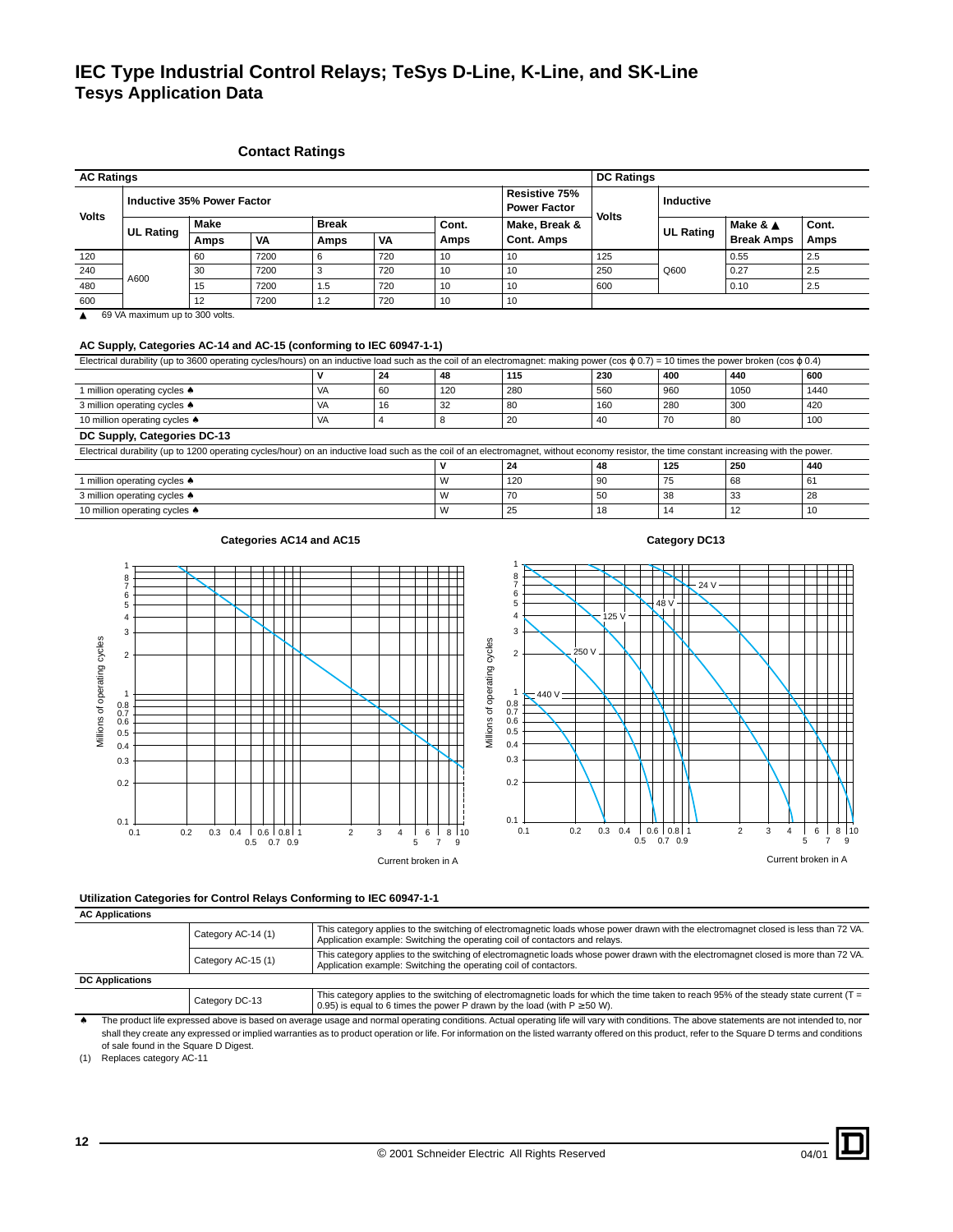### <span id="page-12-2"></span><span id="page-12-0"></span>**Control Relays**







**CA2KN403**••

| <b>Control Circuit</b> |             |                                             | <b>Contact Configuration</b> |                |                     |                |
|------------------------|-------------|---------------------------------------------|------------------------------|----------------|---------------------|----------------|
|                        |             | Type of<br><b>Termination</b>               |                              |                | Catalog<br>Number + | Weight Ib (kg) |
| <b>Supply</b>          | Consumption |                                             | N/O                          | N/C            |                     |                |
| AC                     | 4.5 VA      |                                             | $\overline{4}$               | 0              | <b>CA2KN40**</b>    | 0.40(0.180)    |
|                        |             | Screw clamp                                 | 3                            | $\mathbf{1}$   | <b>CA2KN31 ••</b>   | 0.40(0.180)    |
|                        |             |                                             | $\overline{2}$               | $\overline{c}$ | <b>CA2KN22**</b>    | 0.40(0.180)    |
|                        |             |                                             | $\overline{4}$               | 0              | CA2KN403 ••         | 0.40(0.180)    |
|                        |             | Spring Termination                          | $\mathbf{3}$                 | $\mathbf{1}$   | CA2KN313 ••         | 0.40(0.180)    |
|                        |             |                                             | $\overline{2}$               | $\overline{2}$ | <b>CA2KN223 ••</b>  | 0.40(0.180)    |
|                        |             | Faston                                      | $\overline{4}$               | 0              | CA2KN407 ••         | 0.40(0.180)    |
|                        |             | $1 \times 6.35$                             | 3                            | $\mathbf{1}$   | <b>CA2KN317 ••</b>  | 0.40(0.180)    |
|                        |             | or $2 \times 2.8$                           | $\overline{2}$               | $\overline{2}$ | <b>CA2KN227 ••</b>  | 0.40(0.180)    |
|                        |             | Solder pins for<br>printed circuit<br>board | $\overline{\mathbf{4}}$      | 0              | <b>CA2KN405 ••</b>  | 0.46(0.210)    |
|                        |             |                                             | 3                            | $\mathbf{1}$   | <b>CA2KN315 ••</b>  | 0.46(0.210)    |
|                        |             |                                             | $\overline{2}$               | $\overline{2}$ | <b>CA2KN225 ••</b>  | 0.46(0.210)    |
| DC                     | 3 W         |                                             | $\overline{4}$               | 0              | <b>CA3KN40 ••</b>   | 0.50(0.225)    |
|                        |             | Screw clamp                                 | 3                            | $\mathbf{1}$   | <b>CA3KN31 ••</b>   | 0.50(0.225)    |
|                        |             |                                             | $\overline{2}$               | $\overline{2}$ | <b>CA3KN22 ••</b>   | 0.50(0.225)    |
|                        |             |                                             | $\overline{4}$               | 0              | CA3KN403 ••         | 0.50(0.225)    |
|                        |             | Spring Termination                          | 3                            | $\mathbf{1}$   | <b>CA3KN313 ••</b>  | 0.50(0.225)    |
|                        |             |                                             | $\overline{2}$               | $\overline{2}$ | <b>CA3KN223 ••</b>  | 0.50(0.225)    |
|                        |             | Faston                                      | $\overline{4}$               | 0              | <b>CA3KN407**</b>   | 0.50(0.225)    |
|                        |             | $1 \times 6.35$                             | 3                            | $\mathbf{1}$   | <b>CA3KN317 ••</b>  | 0.50(0.225)    |
|                        |             | or $2 \times 2.8$                           | $\overline{2}$               | $\overline{2}$ | <b>CA3KN227 ••</b>  | 0.50(0.225)    |
|                        |             | Solder pins for                             | $\overline{4}$               | 0              | CA3KN405 ••         | 0.56(0.255)    |
|                        |             | printed circuit                             | $\mathsf 3$                  | $\mathbf{1}$   | <b>CA3KN315</b>     | 0.56(0.255)    |
|                        |             | board                                       | $\overline{2}$               | $\overline{2}$ | <b>CA3KN225 ••</b>  | 0.56(0.255)    |

**CA3KN407**••

### <span id="page-12-1"></span>**Low Consumption Control Relays**

- Mounting on 35 mm DIN3 track or 4 screw direct mounting.

- Compatible with programmable controller outputs. - LED indicator incorporated. - Wide range coil (70 to 130% Uc), suppressor fitted as standard.

### **CA4KN405**•••

Application Data . . . . . . . . . . . [17](#page-16-1) Dimensions. . . . . . . . . . . . . . . [16](#page-15-0)  Contact Configuration. . . . . . . [16](#page-15-0) Accessories . . . . . . . . . . . [14](#page-13-1)[-15](#page-14-0)

| DC | 1.8 W |                    | 4              | $\mathbf 0$    | <b>CA4KN40 •••</b>  | 0.52(0.235) |
|----|-------|--------------------|----------------|----------------|---------------------|-------------|
|    |       | Screw clamp        | 3              |                | <b>CA4KN31</b>      | 0.52(0.235) |
|    |       |                    | $\overline{2}$ | 2              | <b>CA4KN22</b>      | 0.52(0.235) |
|    |       |                    | 4              | $\Omega$       | CA4KN403 •••        | 0.52(0.235) |
|    |       | Spring Termination | 3              |                | CA4KN313 •••        | 0.52(0.235) |
|    |       |                    | $\overline{2}$ | 2              | <b>CA4KN223 •••</b> | 0.52(0.235) |
|    |       | Faston             | 4              | 0              | <b>CA4KN407***</b>  | 0.52(0.235) |
|    |       | $1 \times 6.35$    | 3              | 1              | <b>CA4KN317 •••</b> | 0.52(0.235) |
|    |       | or $2 \times 2.8$  | $\overline{2}$ | $\overline{2}$ | <b>CA4KN227 •••</b> | 0.52(0.235) |
|    |       | Solder pins for    | 4              | $\Omega$       | <b>CA4KN405 •••</b> | 0.58(0.265) |
|    |       | printed circuit    | 3              | 1              | <b>CA4KN315 •••</b> | 0.58(0.265) |
|    |       | board              | $\overline{2}$ | $\overline{2}$ | <b>CA4KN225 •••</b> | 0.58(0.265) |

♦ Complete catalog number by adding proper voltage code from page [14.](#page-13-0)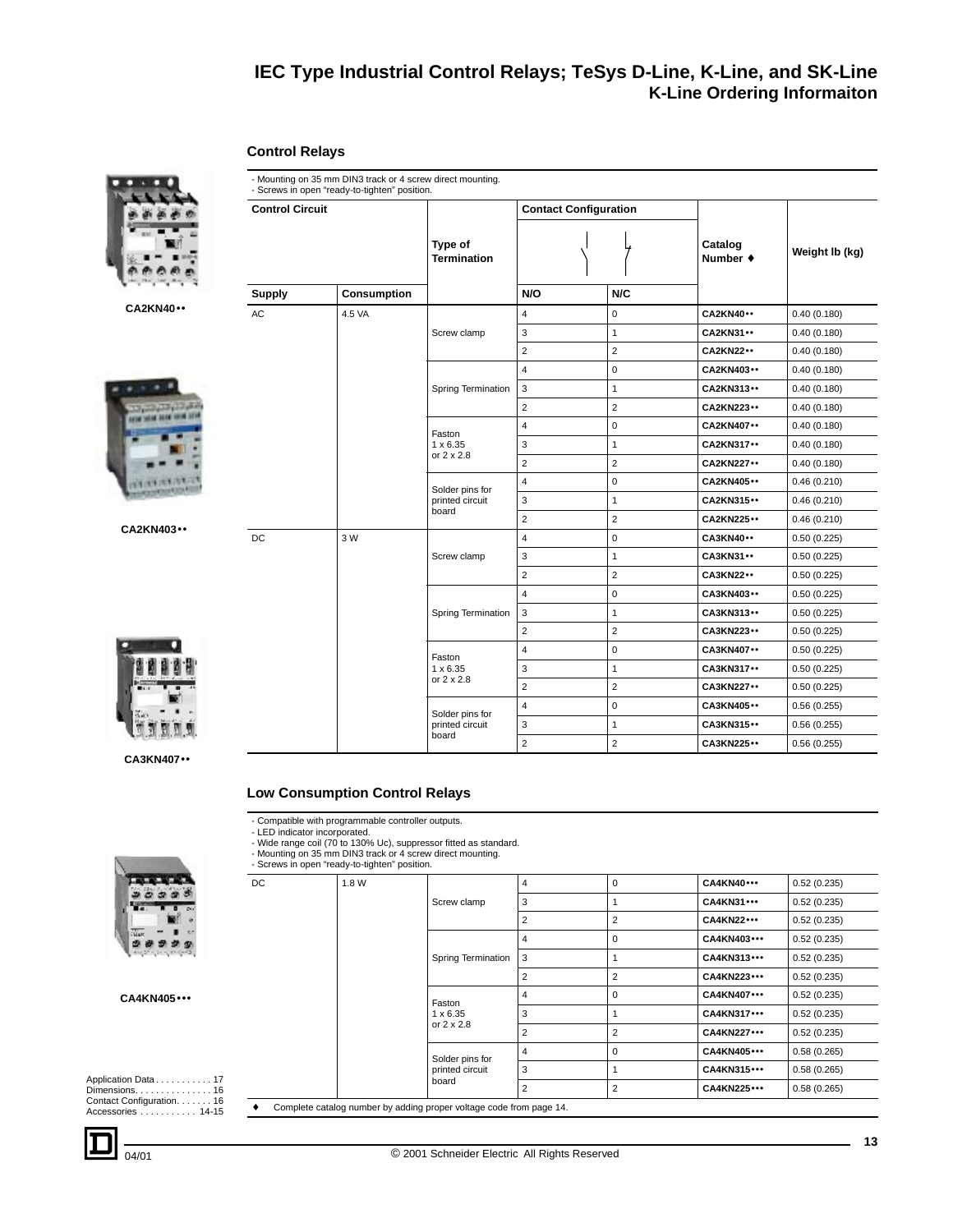

**LA1KN20**



**LA1KN40**



### <span id="page-13-0"></span>**Instantaneous Auxiliary Contact Blocks**

|                           | <b>Contact Configuration</b>        |                       |                |
|---------------------------|-------------------------------------|-----------------------|----------------|
| Type of connection        |                                     | <b>Catalog Number</b> | Weight Ib (kg) |
|                           | N/O                                 | N/C                   |                |
| Screw clamp               | 2<br>0                              | <b>LA1KN20</b>        | 0.10(0.045)    |
|                           | $\overline{2}$<br>0                 | LA1KN02               | 0.10(0.045)    |
|                           | $\mathbf{1}$<br>1                   | <b>LA1KN11</b>        | 0.10(0.045)    |
|                           | $\Omega$<br>4                       | LA1KN40 ▲             | 0.10(0.045)    |
|                           | 3<br>1                              | LA1KN31 A             | 0.10(0.045)    |
|                           | $\overline{2}$<br>$\overline{2}$    | LA1KN22 ▲             | 0.10(0.045)    |
|                           | 3<br>1                              | LA1KN13 ▲             | 0.10(0.045)    |
|                           | $\overline{4}$<br>0                 | LA1KN04 A             | 0.10(0.045)    |
|                           | $\overline{c}$<br>0                 | <b>LA1KN203</b>       | 0.10(0.045)    |
|                           | $\mathbf{1}$<br>1                   | <b>LA1KN113</b>       | 0.10(0/045)    |
|                           | $\overline{2}$<br>$\Omega$          | <b>LA1KN023</b>       | 0.10(0.045)    |
|                           | 0<br>4                              | LA1KN403 ▲            | 0.10(0.045)    |
| Spring Termination        | 3<br>$\mathbf{1}$                   | <b>LA1KN313 ▲</b>     | 0.10(0.045)    |
|                           | $\overline{c}$<br>$\overline{2}$    | LA1KN223 ▲            | 0.10(0.045)    |
|                           | 3<br>1                              | LA1KN133 ▲            | 0.10(0.045)    |
|                           | $\overline{\mathbf{4}}$<br>$\Omega$ | <b>LA1KN043 ▲</b>     | 0.10(0.045)    |
|                           | 2<br>0                              | <b>LA1KN207</b>       | 0.10(0.045)    |
|                           | $\overline{2}$<br>0                 | <b>LA1KN027</b>       | 0.10(0.045)    |
|                           | $\mathbf{1}$<br>1                   | <b>LA1KN117</b>       | 0.10(0.045)    |
| Faston<br>$1 \times 6.35$ | 0<br>4                              | <b>LA1KN407 ▲</b>     | 0.10(0.045)    |
| or $2 \times 2.8$         | 3<br>$\mathbf{1}$                   | LA1KN317 ▲            | 0.10(0.045)    |
|                           | $\overline{2}$<br>$\overline{2}$    | <b>LA1KN227 ▲</b>     | 0.10(0.045)    |
|                           | 3<br>1                              | <b>LA1KN137 ▲</b>     | 0.10(0.045)    |
|                           | $\Omega$<br>$\overline{4}$          | <b>LA1KN047 ▲</b>     | 0.10(0.045)    |

▲ Not to be used on CA4KN relays

**LA1KN403**



- Relay output with common point changeover contact, 240 VAC or VDC, 2 A maximum.

- Control voltage: 85 to 110% Uc.

- Maximum switching capacity: 250 VA or 150 W. - Operating temperature: 14 to 140°F (-10 to 60°C).

- Reset time: 1.5 s during the time delay period, 0.5 s after the time delay period.

**Clip-on Front Mounting, 1 Block per Control Relay**

| Voltage             | Type     | Timing Range (s) | <b>Contact Configuration</b>  | <b>Catalog Number</b> | Weight Ib (kg) |
|---------------------|----------|------------------|-------------------------------|-----------------------|----------------|
| 24 to 48 Vac or Vdc | On-delav | to $30$          | 1 N/O and 1 N/C with a common | LA2KT2E               | 0.09(0.040)    |
| 110 to 240 Vac      | On-delav | to 30            | I N/O and 1 N/C with a common | LA2KT2U               | 0.09(0.040)    |

## <span id="page-13-1"></span>**Coil Voltages**

### **CA2K Control Relays** Volts ac 50/60 Hz 12 20 24 36 42 48 110 115 120 127 220/230 230 230/240 380/400 400 400/415 440 480 500 600 660/690 Code (85 to 110% Uc) J7 Z7 B7 C7 D7 E7 F7 FE7 G7 FC7 P7 P7 V7 X7 R7 T7 S7 X7 Code (80 to 115% Uc) M7 U7 Q7 N7 Y7 Coils up through 240 V are available with built-in coil suppression. Add a **2** to the end of the appropriate voltage code. Example:**G72**.

| CA3K Control Relays (80 to 115% Uc) |                                                                                                                       |    |           |    |    |           |                          |           |           |     |            |           |            |                      |     |
|-------------------------------------|-----------------------------------------------------------------------------------------------------------------------|----|-----------|----|----|-----------|--------------------------|-----------|-----------|-----|------------|-----------|------------|----------------------|-----|
| Volts dc                            | 112                                                                                                                   | 20 | 24        | 36 | 48 | 60        | $\overline{\phantom{a}}$ | 100       | 110       | 125 | <b>200</b> | 220       | 230        | 240                  | 250 |
| Code                                |                                                                                                                       | ZD | <b>BD</b> | CD | ED | <b>ND</b> | <b>SD</b>                | <b>KD</b> | <b>FD</b> | GD  | ᄔ          | <b>MD</b> | <b>MPD</b> | <b>A</b> 41<br>שטואו | UD  |
|                                     | Coils are available with built-in coil suppression. Add a 3 to the end of the appropriate voltage code. Example: JD3. |    |           |    |    |           |                          |           |           |     |            |           |            |                      |     |

|                             |          | CA4K Low Consumption Control Relays (wide range coil: 70 to 130% Uc) |                 |                 |                 |                 |                 |                 |  |
|-----------------------------|----------|----------------------------------------------------------------------|-----------------|-----------------|-----------------|-----------------|-----------------|-----------------|--|
| Relavs13                    | Volts dc | 14                                                                   |                 | 24              |                 |                 | 110             | 120             |  |
| Application Data.........17 | Code     | JW3                                                                  | ZW <sub>3</sub> | BW <sub>3</sub> | EW <sub>3</sub> | SW <sub>3</sub> | FW <sub>3</sub> | GW <sub>3</sub> |  |
| Dimensions 16               |          |                                                                      |                 |                 |                 |                 |                 |                 |  |

Contact Configuration . . . . . . .[16](#page-15-0)



**LA1KN407**

04/01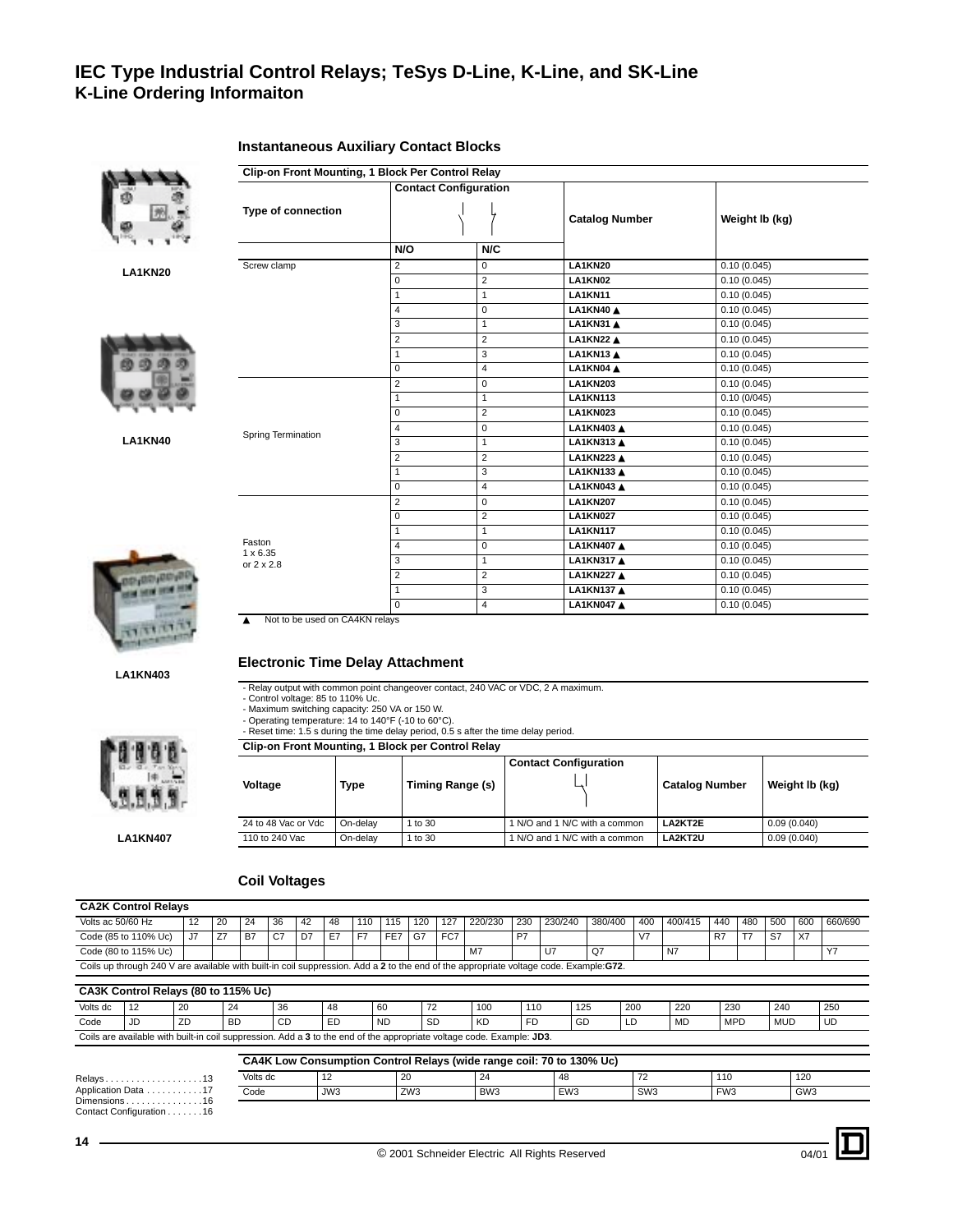

**LA9D973**



**LA4K**•••

<span id="page-14-0"></span>

| <b>Description</b>                                   | <b>Application</b>                                |                                                     | Sold in Lots of | <b>Catalog Number</b> | Weight Ib (kg) |
|------------------------------------------------------|---------------------------------------------------|-----------------------------------------------------|-----------------|-----------------------|----------------|
|                                                      | On 1 DIN1 track                                   | Clip-on fixing                                      | 1               | LA9D973               | 0.06(0.025)    |
| Mounting Plates for Fixing                           | On 2 DIN1 tracks                                  | 110/120 mm fixing centers                           | 1               | DX1AP25               | 0.14(0.065)    |
| Marker Holder                                        | Clips onto Front of Relay                         |                                                     | 100             | <b>LA9D90</b>         | 0.002(0.001)   |
| Clip-in Markers                                      | See page 22                                       |                                                     |                 |                       |                |
|                                                      |                                                   | For ac and dc voltages<br>12 to 24 V (varistor)     | 5               | LA4KE1BA              | 0.02(0.010)    |
|                                                      |                                                   | For ac and dc voltages<br>32 to 48 V (varistor)     | 5               | LA4KE1EA              | 0.02(0.010)    |
|                                                      | Clips onto front of relay,                        | For ac and dc voltages<br>50 to 129 V (varistor)    | 5               | LA4KE1FC A            | 0.02(0.010)    |
| Suppressor Modules<br>Incorporating LED<br>Indicator | with orientation device.<br>No tools required for | For ac and dc voltages<br>130 to 250 V              | 5               | LA4KE1UG A            | 0.02(0.010)    |
|                                                      | connection.                                       | For dc voltages 12 to 24 V<br>(diode + Zener diode) | 5               | LA4KC1B *             | 0.02(0.010)    |
|                                                      |                                                   | For dc voltages 32 to 48 V<br>(diode + Zener diode) | 5               | LA4KC1E *             | 0.02(0.010)    |
|                                                      |                                                   | For ac voltages<br>220 to 250 V (RC)                | 5               | LA4KA1UD              | 0.02(0.010)    |

▲ Protection by limitation of the transient voltage to 2 Uc maximum.

Maximum reduction of the transient voltage peaks.

Slight time delay on drop-out (1.1 to 1.5 times normal). ❉ No over voltage or oscillation frequency.

Polarized component.

- 
- Slight time delay on drop-out (1.1 to 1.5 times normal). ◗ Protection by limitation of the transient voltage to 3 Uc max. and limitation of the oscillation frequency. Slight time delay on drop-out (1.2 times to 2 times normal).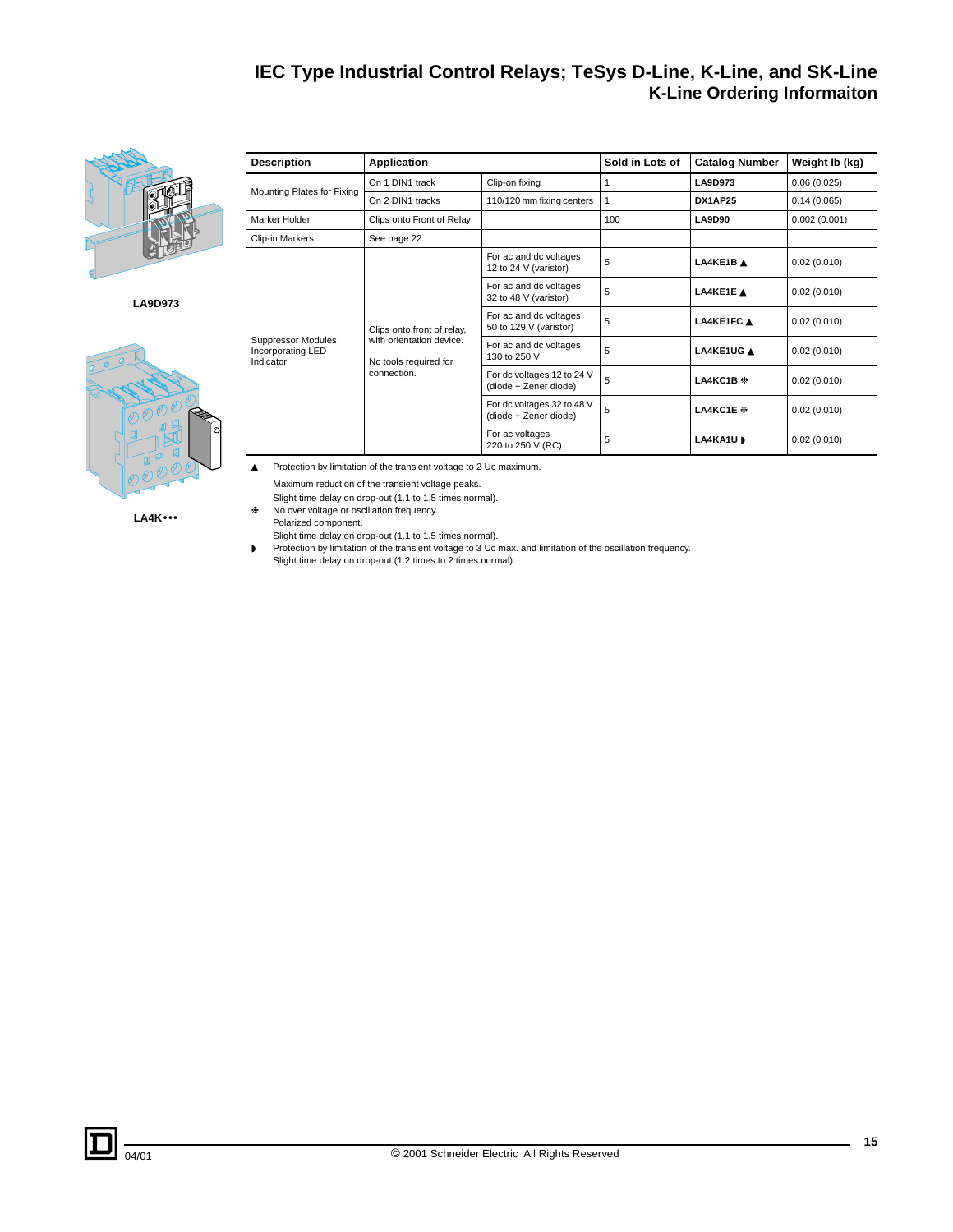# <span id="page-15-0"></span>**IEC Type Industrial Control Relays; TeSys D-Line, K-Line, and SK-Line K-Line Dimensions, and Terminal Configurations**



04/01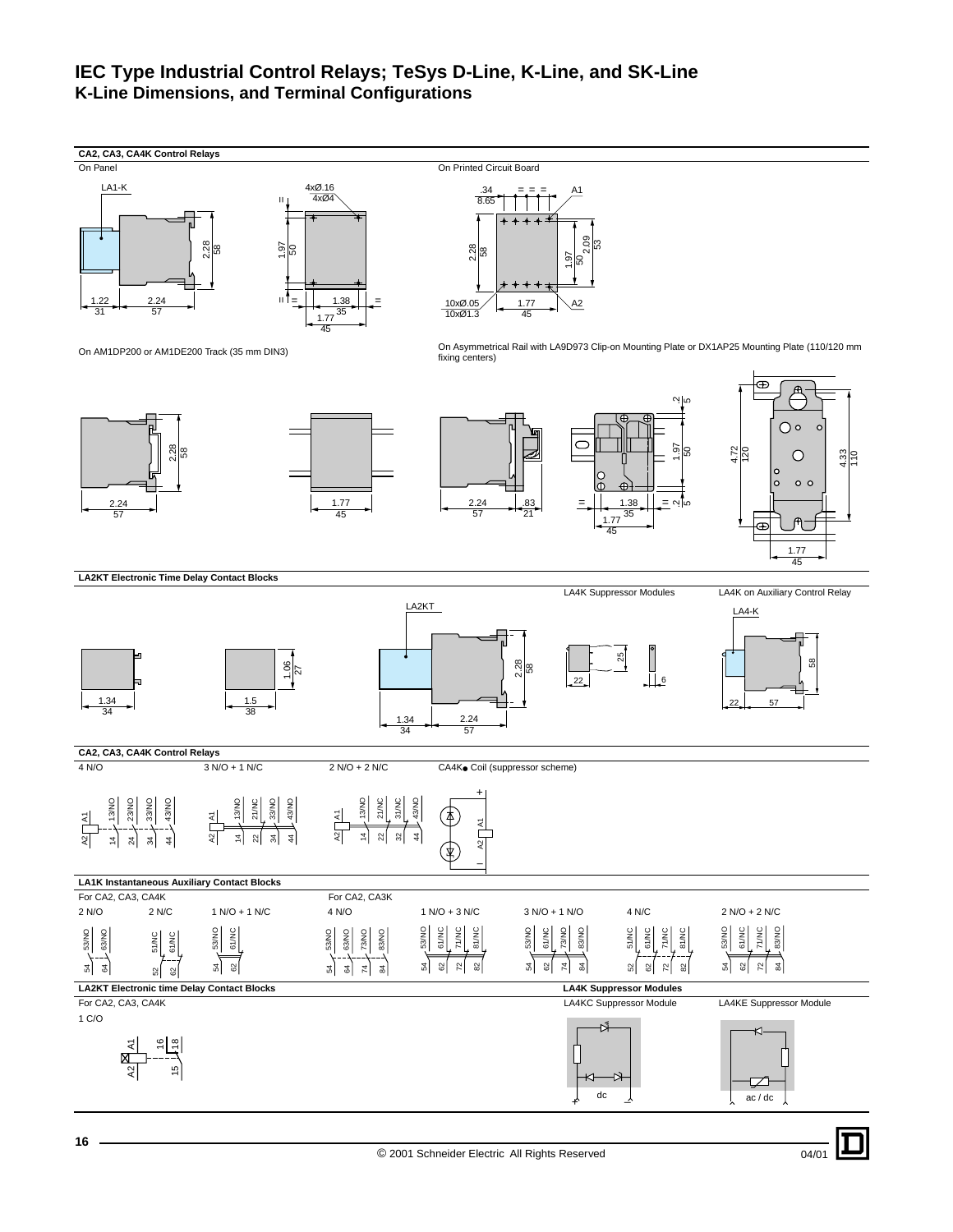# **IEC Type Industrial Control Relays; TeSys D-Line, K-Line, and SK-Line K-Line Application Data**

### <span id="page-16-0"></span>**Environment**

| Conforming to Standards               |                                                                |                            |                                                       | IEC 60947-1-1, NF C 63-140, VDE 0660, BS 5424 |                                    |  |  |
|---------------------------------------|----------------------------------------------------------------|----------------------------|-------------------------------------------------------|-----------------------------------------------|------------------------------------|--|--|
| Approvals                             |                                                                |                            | File: E164353<br>UL<br>CSA File: LR43364<br><b>CE</b> | <b>CCN: NKCR</b><br>Guide: 3211 03            |                                    |  |  |
| <b>Protective Treatment</b>           | Conforming to IEC 68 (DIN 50016)                               |                            | "TC" (Climate proof) See page 23                      |                                               |                                    |  |  |
| Degree of Protection                  | Conforming to VDE 0106                                         |                            |                                                       | Protection against direct finger contact      |                                    |  |  |
| Ambient Air Temperature               | Storage                                                        | $\degree$ F ( $\degree$ C) |                                                       | -58 to 176 (-50 to 80)                        |                                    |  |  |
| (around the device)                   | Operation                                                      | $\degree$ F ( $\degree$ C) | -13 to 122 (-25 to 50)                                |                                               |                                    |  |  |
| Maximum Operating Altitude            | Without derating                                               | ft $(m)$                   | 6562 (2000m)                                          |                                               |                                    |  |  |
| <b>Operating Position</b>             | Vertical axis<br>Horizontal axis<br>O<br>ᢁ<br>o®               |                            |                                                       |                                               |                                    |  |  |
|                                       | Without derating<br>Without derating                           |                            | With derating ▲                                       |                                               | With derating ▲                    |  |  |
| <b>Flame Resistance</b>               | Conforming to UL 94                                            |                            |                                                       | Self-extinguishing V1                         |                                    |  |  |
|                                       | Conforming to NF F 16-101 and 16-102                           |                            | Conforming to requirement 2                           |                                               |                                    |  |  |
| <b>Shock Resistance</b>               | Control relay open                                             |                            | 10 <sub>g</sub>                                       |                                               |                                    |  |  |
| $(1/2)$ sine wave, 11 ms)             | Control relay closed                                           |                            | 15 <sub>g</sub>                                       |                                               |                                    |  |  |
| <b>Vibration Resistance</b>           | Control relay open                                             |                            | 2g                                                    |                                               |                                    |  |  |
| 5 to 300 Hz                           | Control relay closed                                           |                            | 4 <sub>g</sub>                                        |                                               |                                    |  |  |
| Safe Circuit Separation               | Conforming to VDE 0106 and IEC 536                             |                            | VLSV ♦, up to 400 V                                   |                                               |                                    |  |  |
|                                       |                                                                |                            | Min.                                                  | Max                                           | Max to IEC 60947-1-1               |  |  |
| Wire Range                            | Solid wire                                                     | AWG $(mm2)$                | One #16 (1.5)                                         | Two #12 (4)                                   | One #12 (4) and One<br>#14 (2.5)   |  |  |
| <b>Screw Clamp Terminals</b>          | Stranded wire without cable end                                | AWG $(mm2)$                | One #20 (0.75)                                        | Two #12 (4)                                   | Two #14 (2.5)                      |  |  |
|                                       | Stranded wire with cable end                                   | AWG $(mm2)$                | One #22 (0.50)                                        | One #16 (1.5) and<br>One #14 (2.5)            | One #16 (1.5) and<br>One #14 (2.5) |  |  |
|                                       | Solid Wire                                                     | AWG (mm <sup>2</sup> )     | One #20 (0.75)                                        | One #16 (1.5)                                 | Two #16 (1.5)                      |  |  |
| Spring Terminal Connection            | Stranded Wire without Cable End                                | AWG $(mm2)$                | One #20 (0.75)                                        | One #16 (1.5)                                 | Two #16 (1.5)                      |  |  |
| <b>Faston Connectors</b>              | <b>Faston Connector</b>                                        | in $(mm)$                  | Two 0.110 (2.8) or one 0.250 (6.35)                   |                                               |                                    |  |  |
| Solder Pins for Printed Circuit Board | With locating device between power circuit and control circuit |                            | 4 mm x 35 microns                                     |                                               |                                    |  |  |
| <b>Tightening Torque</b>              | Phillips head n° 2 and Ø 6                                     | Ib-in (Nom)                | $7.1 - 11.5(0.8 - 1.3)$                               |                                               |                                    |  |  |
| <b>Terminal Referencing</b>           | Conforming to standards EN 50005 and EN 50011                  |                            | Up to 8 contacts                                      |                                               |                                    |  |  |

▲ Very low safety voltage. ◆ Contact your local field sales office.

# <span id="page-16-1"></span>**Control Circuit Characteristics**

| <b>Type</b>                                                      |                                                                                                     |          | CA2K                 | CA3K                 | CA4K                 |
|------------------------------------------------------------------|-----------------------------------------------------------------------------------------------------|----------|----------------------|----------------------|----------------------|
| Rated Control Circuit Voltage (Uc)                               |                                                                                                     | V        | 12 to 690 ac         | 12 to 250 dc         | 12 to 72 dc          |
| Control Voltage Limits 122 °F                                    | For operation                                                                                       |          | 80 to 115% Uc        | 80 to 115% Uc        | 70 to 130% U         |
| $(\leq 50$ °C) single voltage coil                               | For drop-out                                                                                        |          | $\leq$ 20% Uc        | $\leq 10\%$ Uc       | $\leq 10\%$ Uc       |
| Average Consumption                                              | Inrush                                                                                              |          | 30 VA                | 3 W                  | 1.8 W                |
| at 68 $\degree$ F (20 $\degree$ C) and at Uc                     | Sealed                                                                                              |          | 4.5 VA               | 3 W                  | 1.8 W                |
| <b>Heat Dissipation</b>                                          |                                                                                                     | W        | 1.3                  | 3                    | 1.8                  |
| <b>Operating Time</b>                                            | Between coil energization and<br>- opening of the N/C contacts<br>closing of the N/O contacts ms ms | ms<br>ms | 5 to 15<br>10 to 20  | 25 to 35<br>30 to 40 | 25 to 35<br>30 to 40 |
| at 68 $\degree$ F (20 $\degree$ C) and at Uc                     | Between coil de-energization and<br>- opening of the N/O contacts<br>- closing of the N/C contacts  | ms<br>ms | 10 to 20<br>15 to 25 | 10<br>15             | 10 to 20<br>15 to 25 |
| Maximum Immunity to Micro Breaks                                 |                                                                                                     | ms       | $\overline{2}$       | 2                    |                      |
| Maximum Operating Rate                                           | In operating cycles per hour                                                                        |          | 10,000               | 10,000               | 6000                 |
|                                                                  | 50/60 Hz coil                                                                                       |          | 10                   | -                    |                      |
| Mechanical Durability ♦<br>at Uc In millions of operating cycles | Standard dc coil                                                                                    |          | -                    | 20                   |                      |
|                                                                  | Wide range dc coil                                                                                  |          | -                    | -                    | 30                   |

The product life expressed above is based on average usage and normal operating conditions. Actual operating life will vary with conditions. The above statements are not intended to, nor<br>shall they create any expressed or of sale found in the Square D Digest.

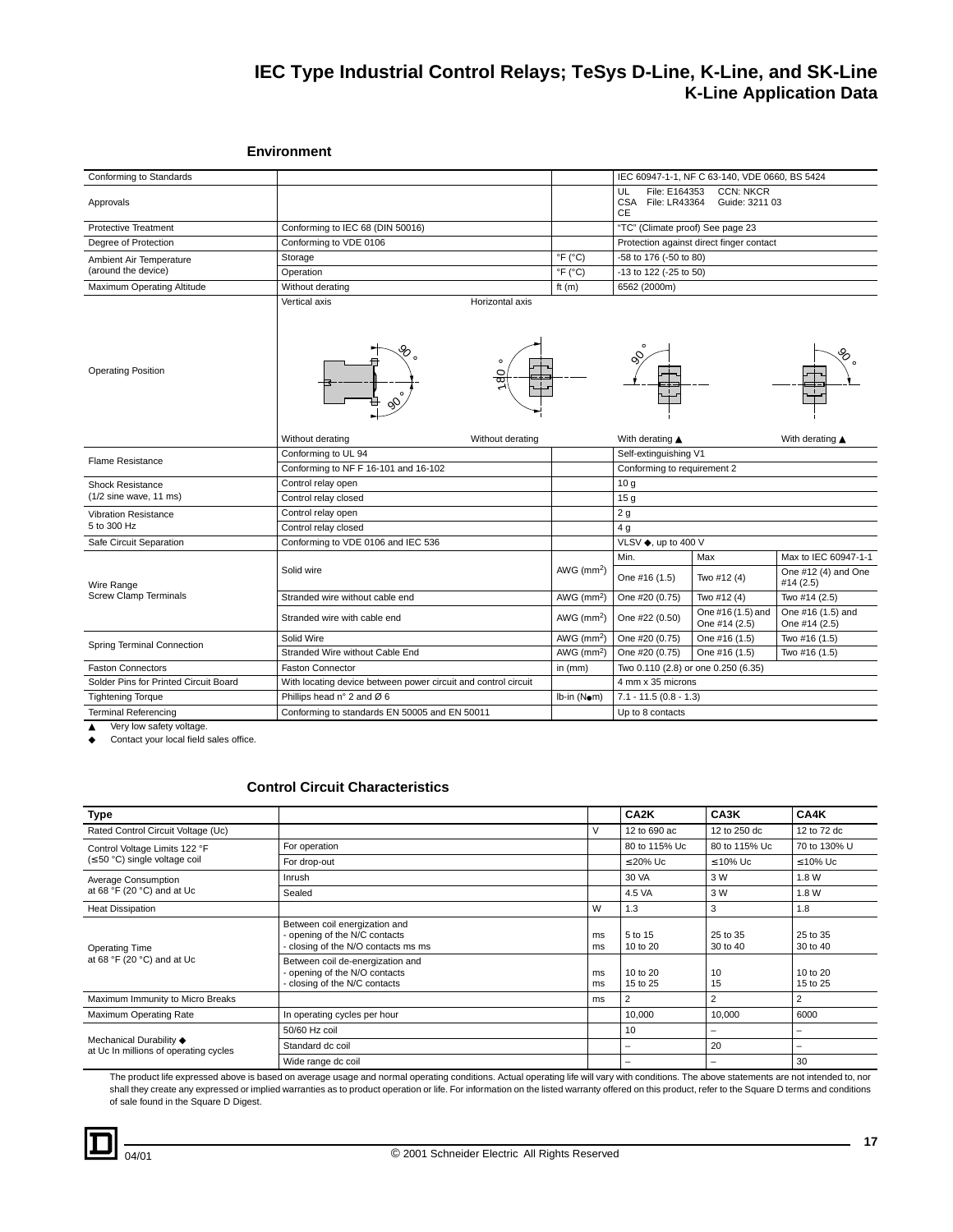### <span id="page-17-0"></span>**Contact Characteristics of Control Relays and Instantaneous Contact Blocks**

|                                         | On CA.K                                                |                |           | 4                              |
|-----------------------------------------|--------------------------------------------------------|----------------|-----------|--------------------------------|
|                                         | On LA1K                                                |                |           | 2 or 4                         |
| Number of Contacts                      | CA <sub>2</sub> K                                      |                |           | 2 or 4                         |
|                                         | CA3K                                                   |                |           | 2 or 4                         |
|                                         | CA4K                                                   |                |           | 2                              |
| Rated Operational Voltage (Ue)          | Up to                                                  |                |           | 690                            |
|                                         | Conforming to BS 5424                                  |                | V         | 690                            |
|                                         | Conforming to UL 508                                   |                | V         | 600                            |
| Rated Insulation Voltage (Ui)           | Conforming to IEC 60947-1-1                            |                |           | 690                            |
|                                         | Conforming to VDE 0110 group C                         |                |           | 750                            |
|                                         | Conforming to CSA C 22-2 n° 14                         |                |           | 600                            |
| Conventional Thermal Current (Ith)      | For Ambient Temperature $\leq$ 122 °F (50 °C)          |                | Α         | 10                             |
| Frequency Limits of Operational Current |                                                        |                | Hz        | Up to 400                      |
| Minimum Switching Capacity              | Minimum voltage (DIN 19 240)                           |                |           | 17                             |
|                                         | Minimum current                                        |                | mA        | 5                              |
| Short-circuit Protection                | Conforming to IEC 60947-1-1 and VDE 0660, gG (gl) fuse |                | A         | 10 (10 Amp Class J Time delay) |
| <b>Rated Making Capacity</b>            | Conforming to IEC 60947-1-1                            | l rms          | A         | 110                            |
|                                         | Permissible for                                        | 1 <sub>s</sub> | A         | 80                             |
| <b>Overload Current</b>                 |                                                        | 500 ms         | A         | 90                             |
|                                         |                                                        | 100 ms         | A         | 110                            |
| Impedance                               |                                                        |                | $M\Omega$ | >10                            |
| Non-overlap distance                    | Positively guided contacts ♦ as per INRS and BIA spec  |                | mm        | 0.5                            |
| UL508 Contact Rating                    | See page 20 for details                                |                |           | A600, Q600                     |
|                                         |                                                        |                |           |                                |

Positively guided contacts: CNA approved.

#### **Operational Power of Contacts** ◆ **AC Supply, Category AC-15** ◆ **DC Supply, Category DC-13** ◆

3 million operating cycles 10 million operating cycles Occasional making capacity

- 1 Breaking limit of contacts valid for: - maximum of 50 operating cycles at 10 s intervals (breaking current = making current x cos ϕ 0.7).
- 2 Electrical durability of contacts for: - 1 million operating cycles (2a)
- 3 million operating cycles (2b) - 10 million operating cycles (2c).
- 3 Breaking limit of contacts valid for: - maximum of 20 operating cycles at 10 s intervals with current passing for 0.5 s per operating cycle.

4 Thermal limit

Conforming to IEC 60947-1-1 Electrical durability (valid up to 3600 operating cycles per hour on Electrical durability (valid up to book operating by size per first.  $\alpha$ <br>an inductive load such as the coil of an electromagnet: making

|           | current (cos $\varphi$ 0.7) = 10 times breaking current (cos $\varphi$ 0.4). |      |             |             |             |        |             |   |     |     |     | economy resistor, the time constant increasing with the $\mathsf l$ |     |     |
|-----------|------------------------------------------------------------------------------|------|-------------|-------------|-------------|--------|-------------|---|-----|-----|-----|---------------------------------------------------------------------|-----|-----|
| v         | 24                                                                           | 48   | 110/<br>127 | 220/<br>230 | 380/<br>400 | 440    | 600/<br>690 |   | 24  | 48  | 110 | 220                                                                 | 440 | 600 |
| <b>VA</b> | 48                                                                           | 96   | 240         | 440         | 800         | 880    | 1200        | W | 120 | 80  | 60  | 52                                                                  | 51  | 50  |
| VA        |                                                                              | 34   | 86          | 158         | 288         | 317    | 500         | W | 55  | 38  | 30  | 28                                                                  | 26  | 25  |
| VA        |                                                                              | 14   | 36          | 66          | 120         | 132    | 200         | W | 15  |     | 9   |                                                                     |     |     |
| VA        | 1000                                                                         | 2050 | 5000        | 10 000      | 14 000      | 13 000 | 9000        | W | 720 | 600 | 400 | 300                                                                 | 230 | 200 |



Electrical durability (valid up to 1200 operating cycles per hour on an inductive load such as the coil of an electromagnet, without 1 million operating cycles example to the time an inductive load such as the coil of an electromagnet: making<br>2 million operating cycles current (cos o 0.7) = 10 times breaking current (cos o 0.4). economy resistor, the ti

|   | 24  | 48  | 110 | 220 | 440 | 600 |  |
|---|-----|-----|-----|-----|-----|-----|--|
| W | 120 | 80  | 60  | 52  | 51  | 50  |  |
| W | 55  | 38  | 30  | 28  | 26  | 25  |  |
| W | 15  | 11  | 9   | 8   |     | 6   |  |
| W | 720 | 600 | 400 | 300 | 230 | 200 |  |



The product life expressed above is based on average usage and normal operating conditions. Actual operating life will vary with conditions. The above statements are not intended to, nor shall they create any expressed or implied warranties as to product operation or life. For information on the listed warranty offered on this product, refer to the Square D terms and conditions of sale found in the Square D Digest.

### **Utilization Categories for Control Relays Conforming to IEC 60947-1-1**

| <b>AC Applications</b>   | Category AC-15 (1) | This category applies to the switching of electromagnetic loads whose power drawn with the electromagnet closed is more than 72 VA.<br>Application example: Switching the operating coil of contactors.                                                                                                                |
|--------------------------|--------------------|------------------------------------------------------------------------------------------------------------------------------------------------------------------------------------------------------------------------------------------------------------------------------------------------------------------------|
| <b>DC Applications</b>   | Category DC-13 (2) | This category applies to the switching of electromagnetic loads for which the time taken to reach 95% of the steady state current ( $T =$<br>0.95) is equal to 6 times the power P drawn by the load (with $P \ge 50$ W).<br>Application example: Switching the operating coil of contactors without economy resistor. |
| Deslesse satessen, AO 44 |                    |                                                                                                                                                                                                                                                                                                                        |

 $(1)$  Replaces category (2) Replaces category DC-13

**18**

04/01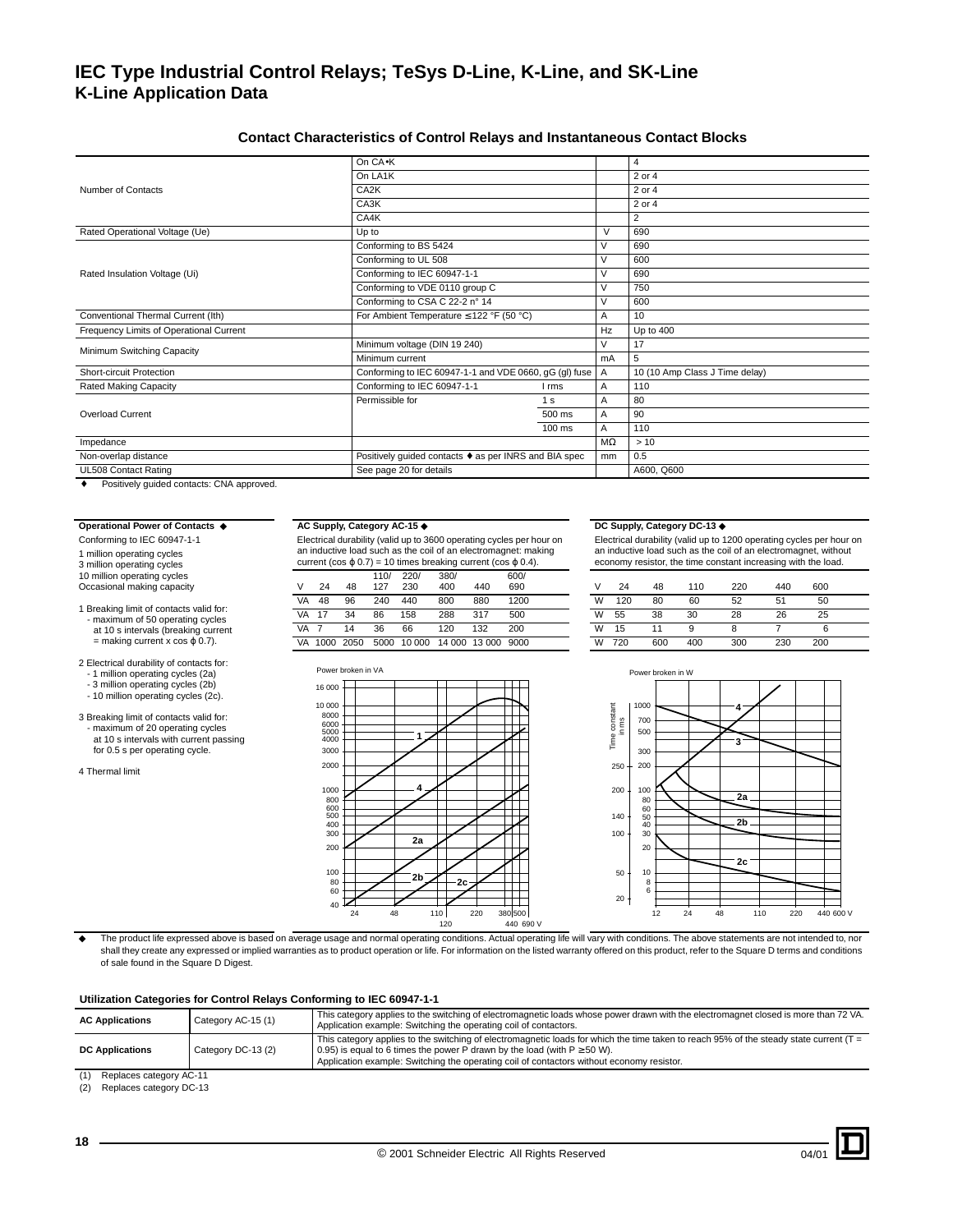

**CAZSK11G7**



**LA1SK11**

 $\overline{a}$ 



**LA4SKE1U**

<span id="page-18-0"></span>

| - Miniature size saves space<br>- Up to 4 poles | - Mounts on 35mm DIN3 track or can be mounted directly to a panel |                                                       |                              |          |                       |                |  |  |  |  |  |  |
|-------------------------------------------------|-------------------------------------------------------------------|-------------------------------------------------------|------------------------------|----------|-----------------------|----------------|--|--|--|--|--|--|
|                                                 |                                                                   |                                                       | <b>Contact Configuration</b> |          |                       |                |  |  |  |  |  |  |
| Control<br><b>Circuit Supply</b>                | <b>Consumption</b>                                                | Type of<br><b>Termination</b>                         |                              |          | <b>Catalog Number</b> | Weight Ib (kg) |  |  |  |  |  |  |
|                                                 |                                                                   | N/C<br>N/O<br>CA2SK11 A<br>0.24(0.109)<br>Screw clamp |                              |          |                       |                |  |  |  |  |  |  |
| АC                                              | 4.2 VA                                                            |                                                       |                              |          |                       |                |  |  |  |  |  |  |
|                                                 |                                                                   |                                                       | 2                            | $\Omega$ | CA2SK20 A             | 0.24(0.109)    |  |  |  |  |  |  |
| DC                                              | 2.2 W                                                             |                                                       |                              |          | CA3SK11 A             | 0.24(0.109)    |  |  |  |  |  |  |
|                                                 |                                                                   | Screw clamp                                           | 2                            | $\Omega$ | CA3SK20 A             | 0.24(0.109)    |  |  |  |  |  |  |
|                                                 |                                                                   |                                                       |                              |          |                       |                |  |  |  |  |  |  |

### <span id="page-18-1"></span>**Contact Adder Decks**

| Used to expand the CA2SK20 two pole relays to a four pole relay. |                              |                |                       |                |  |  |  |  |  |  |
|------------------------------------------------------------------|------------------------------|----------------|-----------------------|----------------|--|--|--|--|--|--|
|                                                                  | <b>Contact Configuration</b> |                |                       |                |  |  |  |  |  |  |
| <b>Type of Termination</b>                                       |                              |                | <b>Catalog Number</b> | Weight Ib (kg) |  |  |  |  |  |  |
| N/O                                                              |                              | N/C            |                       |                |  |  |  |  |  |  |
|                                                                  |                              | $\Omega$       | <b>LA1SK20</b>        | 0.05(0.022)    |  |  |  |  |  |  |
| Screw clamp                                                      |                              |                | <b>LA1SK11</b>        | 0.05(0.022)    |  |  |  |  |  |  |
|                                                                  | 0                            | $\overline{2}$ | LA1SK02               | 0.05(0.022)    |  |  |  |  |  |  |

### **Transient suppressor module**

Dampens the voltage spike that may occur when the relay coil is de-energized. The spike may adversely affect solid state equipment near the relay. The<br>transient suppressor module snaps into a cavity located in the side of

| <b>Control Circuit Voltage</b> | <b>Catalog Number</b> | Weight Ib (kg) |
|--------------------------------|-----------------------|----------------|
| 24-48 V 50/60 Hz 24-48 Vdc     | <b>LA4SKE1E</b>       | 0.02(0.010)    |
| 110-250 V 50/60 Hz 110-250 Vdc | <b>LA4SKE1U</b>       | 0.02(0.010)    |

### **Coil Voltage Codes**

| Voltage                      | 12<br>► | 24          | 36 | 48      | 110       | 120 | 220 | 230 | 240  | 380 | 400            | 480 |
|------------------------------|---------|-------------|----|---------|-----------|-----|-----|-----|------|-----|----------------|-----|
| 0 Hz (CA2SK relavs)<br>50/60 |         | $\sim$<br>ы |    | --<br>- | --        | G7  | M7  | P7  | . U7 | u   | V <sub>7</sub> | --  |
| DC<br>(CA3SK relavs)         |         |             | CD | ED      | <b>SD</b> | _   | __  |     | __   |     | --             |     |

▲ Add proper voltage code to the end of the catalog number.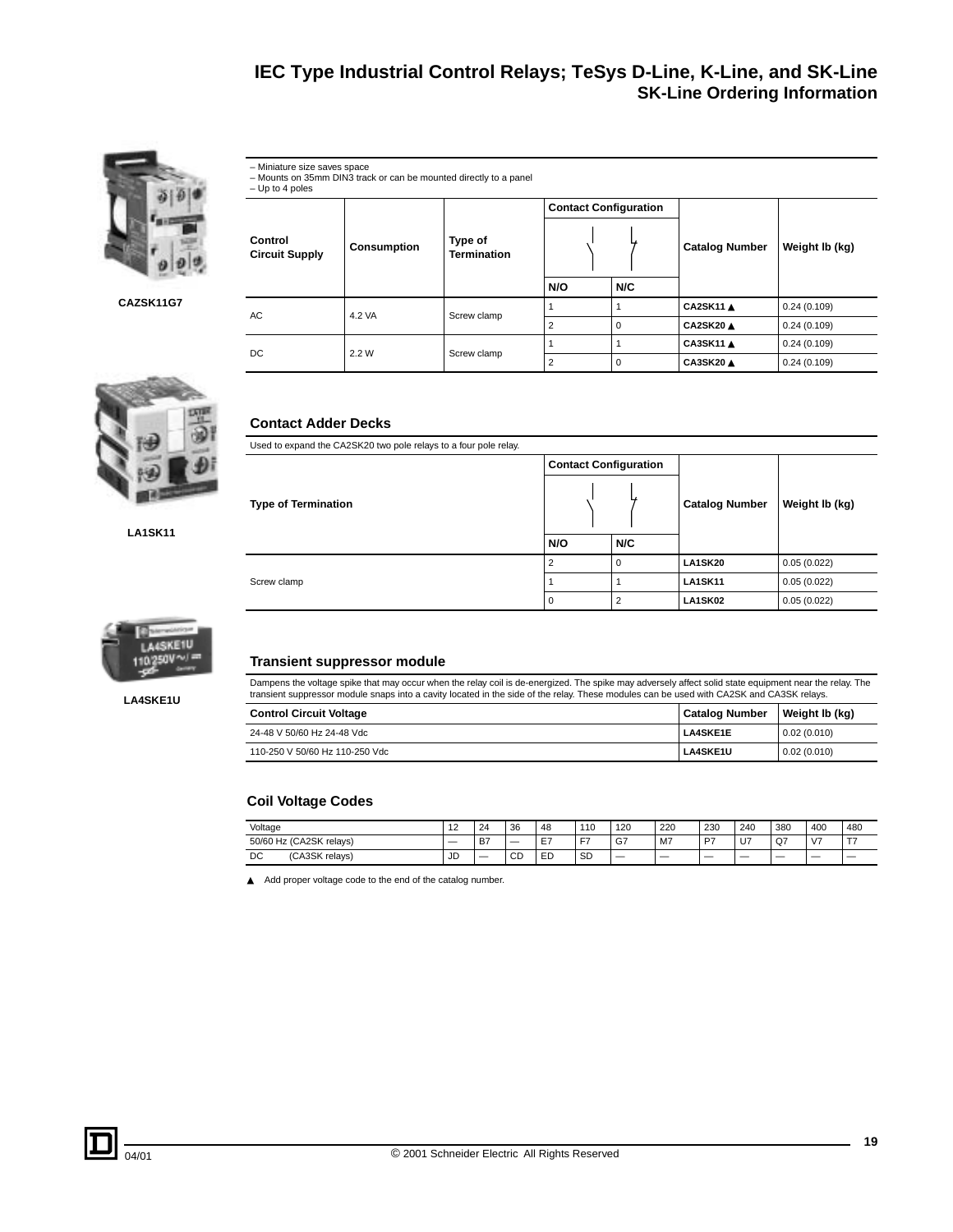### <span id="page-19-0"></span>**Environment**

| Type                                                                            |               |                            | CA <sub>2</sub>                                                                           | CA <sub>3</sub> |  |  |
|---------------------------------------------------------------------------------|---------------|----------------------------|-------------------------------------------------------------------------------------------|-----------------|--|--|
| IEC337-1, 947-1, 947-5, NF C 63-140, VDE0660, BS4794<br>Conforming to Standards |               |                            |                                                                                           |                 |  |  |
| Approvals                                                                       |               |                            | UL Listed File E164353 CCN NKCR, CSA File LR12721 Class 3211 03,<br>SEMKO, SEV, DEMKO, CE |                 |  |  |
| Operating Temperature Range                                                     |               | $\degree$ F ( $\degree$ C) | -4 to 131 (-20 to 55)                                                                     |                 |  |  |
| Wire Range                                                                      | Stranded wire | AWG<br>$\rm (mm^2)$        | Two #20 (0.75) to #16 (1.5)                                                               |                 |  |  |
|                                                                                 | Solid wire    | AWG<br>(mm <sup>2</sup> )  | Two #18 (1) to #14 (2.5)                                                                  |                 |  |  |

# **Control circuit characteristics**

| Type                          |                                                       |    | CA <sub>2</sub> | CA <sub>3</sub> |
|-------------------------------|-------------------------------------------------------|----|-----------------|-----------------|
| Rated Insulation Voltage      | Conforming to UL508<br>Conforming to VDE 0110 Group C |    | 600<br>660      | 600<br>660      |
| Rated Coil Voltage Uc         |                                                       |    | 24 to 600       | 12 to 220       |
| Permissible Voltage Variation | +10/-20% Uc                                           |    |                 |                 |
| Average Consumption           | Inrush                                                |    | 15.5 VA         | 2.2 W           |
|                               | Sealed                                                |    | 4.2 VA          | 2.2 W           |
| <b>Operating Time</b>         | Pick-up                                               | ms | 8 to 16         | 10 to 18        |
|                               | Drop-out<br>ms                                        |    | 6 to 8          | 4 to 6          |
| Mechanical Life               | In millions of operations                             |    | 10              | 10              |

## <span id="page-19-1"></span>**Contact Ratings**

| AC           |                          |      |      |                  |                   |      |                   | DC           |                        |  |
|--------------|--------------------------|------|------|------------------|-------------------|------|-------------------|--------------|------------------------|--|
|              | Inductive 35% PF         |      |      | Resistive 75% PF |                   |      |                   |              |                        |  |
| <b>Volts</b> |                          | Make |      | <b>Break</b>     | <b>Continuous</b> |      | Make, Break &     | <b>Volts</b> | <b>Continuous Amps</b> |  |
|              |                          | Amps | VA   | Amps             | <b>VA</b>         | Amps | <b>Cont. Amps</b> |              |                        |  |
| 120          | <b>UL Rating</b><br>A600 | 60   | 7200 |                  | 720               | 10   | -10               | 24           |                        |  |
| 240          |                          | 30   | 7200 |                  | 720               | 10   | -10               | 60           |                        |  |
| 480          |                          | 15   | 7200 | 1.5              | 720               | 10   | -10               | 110          | 0.8                    |  |
| 600          |                          | 12   | 7200 | $\overline{2}$   | 720               | 10   | 10                | 240          | 0.2                    |  |

# **Approximate dimensions**



# **Contact Configurations**

| Relays                                                                              |                                                                                                        |                                                             |                          | <b>Contact adder decks</b>                      |                             |                                                               |                                       |                                                                |  |  |
|-------------------------------------------------------------------------------------|--------------------------------------------------------------------------------------------------------|-------------------------------------------------------------|--------------------------|-------------------------------------------------|-----------------------------|---------------------------------------------------------------|---------------------------------------|----------------------------------------------------------------|--|--|
| 2 N/O                                                                               | 1 N/O and 1 N/C                                                                                        |                                                             | 2 N/O                    |                                                 |                             | 1 N/O and 1 N/O                                               |                                       |                                                                |  |  |
| O<br>∸<br>S<br>$\overline{\phantom{0}}$<br>$\mathbf{+}$<br>$\overline{\phantom{0}}$ | ⊻<br>∠<br>$\infty$<br>23<br>$\overline{\phantom{0}}$<br>22<br>$\mathbf{H}$<br>$\overline{\phantom{0}}$ | ڀ<br>$\overline{\phantom{0}}$<br>$\sim$<br>$\sim$<br>$\sim$ | $\mathsf{S}$<br>33<br>34 | $\circ$<br>⊸<br>$\infty$<br>$\overline{a}$<br>4 | O<br>⇒<br>∼<br>33<br>ᆉ<br>∞ | ပ<br>⊸<br>ے<br>$\overline{\phantom{0}}$<br>$\rightarrow$<br>₽ | $\frac{C}{C}$<br>$\overline{5}$<br>32 | ပ<br>÷<br>∽<br>$\overline{\phantom{0}}$<br>₩<br>$\overline{5}$ |  |  |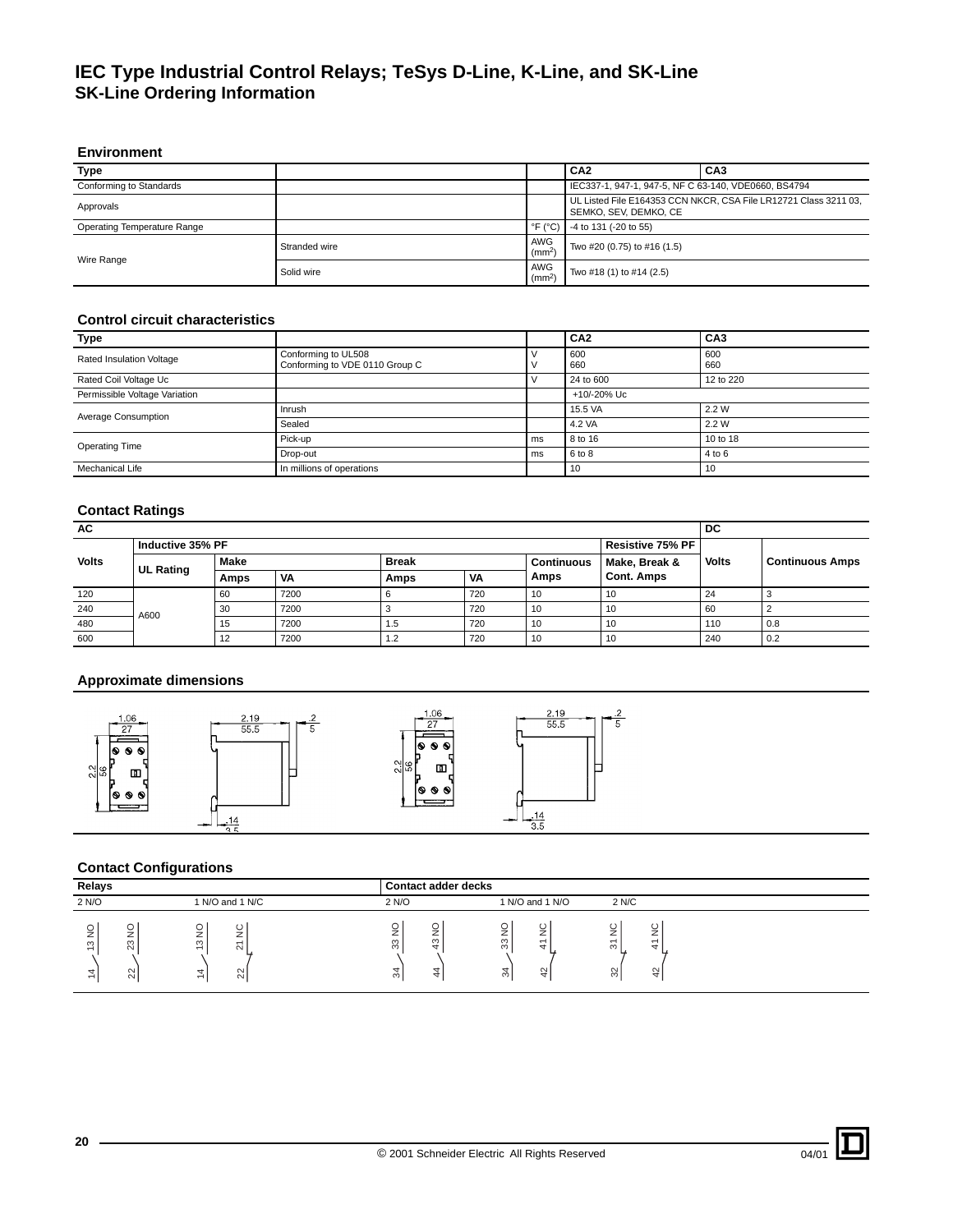# <span id="page-20-0"></span>**IEC Type Industrial Control Relays; TeSys D-Line, K-Line, and SK-Line Accessories**

| <b>Mounting Track</b>                                                                                                                       |                        |                                                                                                                                                                                         | <b>Catalog Number</b>                                                                                                                         |                | <b>Mounting Track</b>                                                                   |                                                                | <b>Catalog Number</b>                               |                                            | Weight                 |
|---------------------------------------------------------------------------------------------------------------------------------------------|------------------------|-----------------------------------------------------------------------------------------------------------------------------------------------------------------------------------------|-----------------------------------------------------------------------------------------------------------------------------------------------|----------------|-----------------------------------------------------------------------------------------|----------------------------------------------------------------|-----------------------------------------------------|--------------------------------------------|------------------------|
| <b>Description</b>                                                                                                                          |                        | Length                                                                                                                                                                                  | <b>Class 9080</b>                                                                                                                             | Std. •         | <b>Description</b>                                                                      | Length                                                         |                                                     | Std. $\bullet$                             | lb                     |
|                                                                                                                                             | Galvanized<br>steel    | $0.08$ m $/$ 3"<br>$0.10$ m $/$ 4"<br>0.13m / 5"<br>$0.15$ m / $6"$<br>$0.18$ m $/7"$<br>$0.20$ m / 8"<br>$0.23$ m / $9"$<br>$0.25$ m / 10"<br>$0.28$ m / 11"<br>$0.30$ m / 12"         | Type MH •••<br>9080MH203<br>9080MH204<br>9080MH205<br>9080MH206<br>9080MH207<br>9080MH208<br>9080MH209<br>9080MH210<br>9080MH211<br>9080MH212 | Pack<br>10     | DIN3<br>15 mm depth, 1 mm steel,<br>zinc chromated                                      | 2 m / 78.74"                                                   | AM1ED200                                            | Pack<br>10                                 | (kg)<br>2.9<br>(1.31)  |
| Symmetrical rail<br>35 x 7.5mm<br>$(1.38 \times 0.295")$                                                                                    | (no mounting<br>holes) | $0.33$ m / 13"<br>$0.36$ m / 14"<br>$0.38$ m / 15"<br>$0.41 \text{ m} / 16"$<br>$0.43$ m / 17"<br>$0.46$ m / 18"<br>$0.50$ m / 19.68"<br>1 m / 39.37"<br>2 m / 78.74"                   | 9080MH213<br>9080MH214<br>9080MH215<br>9080MH216<br>9080MH217<br>9080MH218<br>9080MH220<br>9080MH239<br>9080MH279                             |                | 15 mm depth, 1.5 mm steel,<br>zinc chromated                                            | 2 m / 78.74"                                                   | <b>AM1DE200</b>                                     | 10                                         | 2.0<br>(0.90)          |
| in compliance with<br>EN50022 standard<br>(DIN 46277-3)                                                                                     | Galvanized             | $0.08$ m $/$ 3"<br>$0.10$ m / 4"<br>0.13m / 5"<br>$0.15 \text{ m} / 6$ "<br>$0.18$ m $/7"$<br>$0.20$ m $/$ 8"<br>$0.23 \text{ m} / 9$ "<br>$0.25$ m / 10"<br>$0.28$ m / 11"             | 9080MH303<br>9080MH304<br>9080MH305<br>9080MH306<br>9080MH307<br>9080MH308<br>9080MH309<br>9080MH310<br>9080MH311                             |                | 7.5 mm depth, 1 mm steel,<br>zinc chromated<br>EN50022 & NF C63-015<br>DIN <sub>1</sub> | 2 m / 78.74"                                                   | <b>AM1DP200</b>                                     | 10                                         | 1.4<br>(0.65)          |
|                                                                                                                                             | steel,<br>prepunched   | $0.30$ m / 12"<br>$0.33$ m / 13"<br>$0.36$ m / 14"<br>$0.38$ m / 15"<br>$0.41 \text{ m} / 16"$<br>$0.43$ m / 17"<br>$0.46$ m / 18"<br>$0.50$ m / 19.68"<br>1 m / 39.37"<br>2 m / 78.74" | 9080MH312<br>9080MH313<br>9080MH314<br>9080MH315<br>9080MH316<br>9080MH317<br>9080MH318<br>9080MH320<br>9080MH339<br>9080MH379                | 10             | Asymmetrical 32 mm track<br>1.5 mm steel, zinc chromated<br>EN50035 & NF C63-018        | 2 m / 78.74"                                                   | DZ5MB201                                            | 10                                         | 3.3<br>(1.50)          |
| High rise track                                                                                                                             | Aluminum               | 1 m / 39.37"                                                                                                                                                                            | 9080MH439                                                                                                                                     | $\overline{c}$ |                                                                                         |                                                                |                                                     |                                            |                        |
| $\bullet$<br><b>MH3</b> ••<br>25<br>.98<br>.71<br>г<br>"A"<br>Angle bracket kit                                                             |                        | Orders must specify standard packages or multiples of that quantity<br><u>7.5</u><br>30<br>.04 <sup>L</sup><br>25<br>$\mathbf  \circ$<br>25<br>.98<br>35<br>1.38                        | mm<br>inches                                                                                                                                  |                | AM1DE200<br>AM1ED200                                                                    | $\frac{25}{98}$ $\frac{25}{98}$ $\frac{25}{98}$<br>12.5<br>.49 | 2000<br>78.74<br>$\overline{7}$<br>2000<br>.28      | $\frac{35}{1.38}$<br>.06<br>$rac{35}{138}$ | $\frac{15}{.59}$<br>15 |
| For mounting 9080 GH or MH track to<br>a panel at 45° angle. Includes 2<br>brackets and hardware for mounting<br>the track to the brackets. |                        |                                                                                                                                                                                         | 9080MH82                                                                                                                                      |                | AM1DP200                                                                                | 25.25<br>25<br>98<br>98<br>,12.5<br>.49                        | 78.74<br>$\overline{\Theta}$<br>2000<br>28<br>78.74 | မျှန<br>$\overline{04}$                    | .59<br><u>្វាគាន់</u>  |
| <b>End Clamps</b><br>Metal end clamp for 35 mm DIN 3<br>track, 8 mm (0.31") wide                                                            |                        |                                                                                                                                                                                         | AB1AB8M35                                                                                                                                     | 100            | DZ5MB201<br>mm<br>inches                                                                |                                                                | 2000<br>78.74                                       | 32<br>1.26<br>16.<br>.65<br>.06            |                        |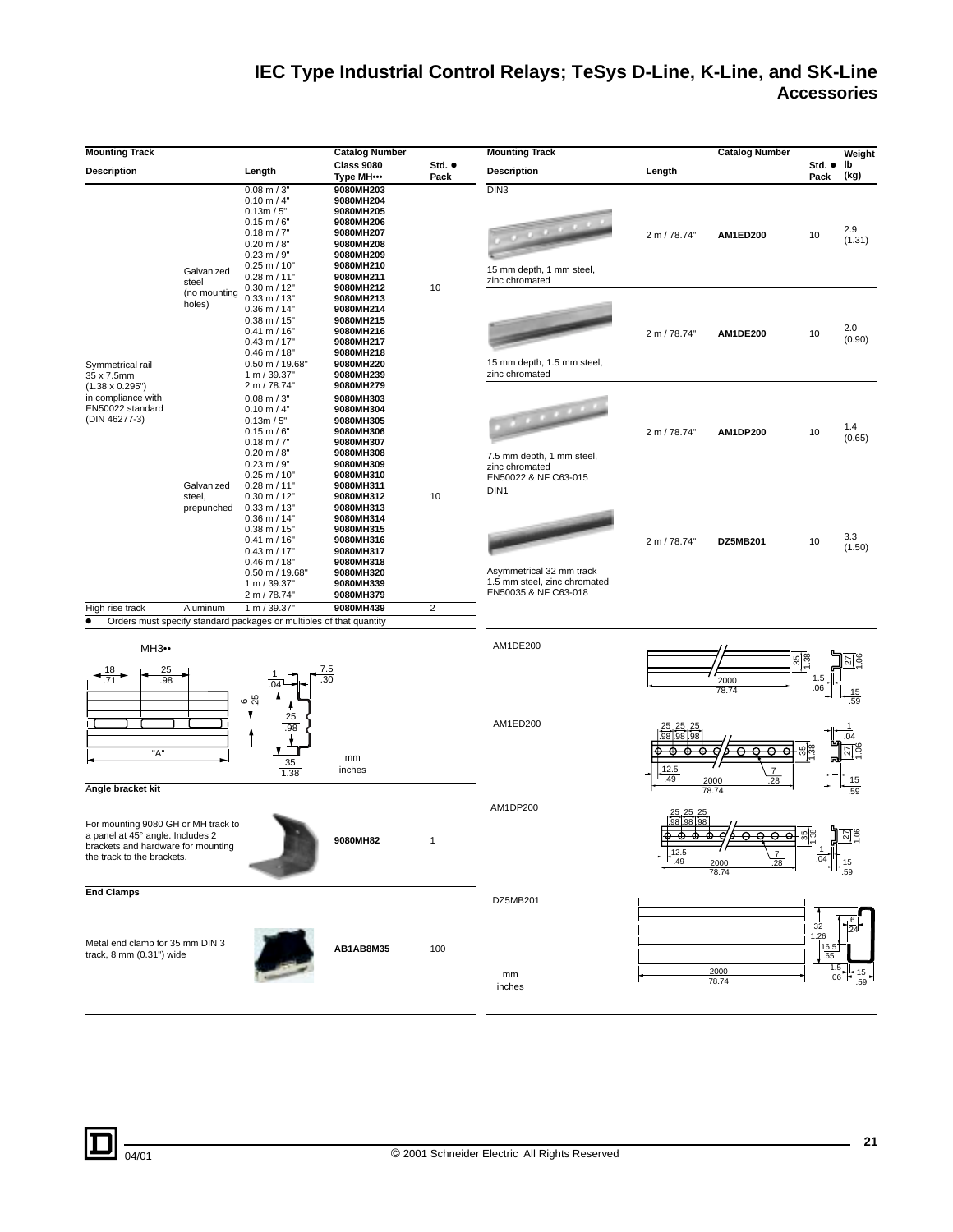# **IEC Type Industrial Control Relays; TeSys D-Line, K-Line, and SK-Line K-Line and SK-Line Accessories**

| <b>10 Identical Numbers</b><br>(or symbols)   |                                     | 10 Numbers 0 to 9                             |                                     | <b>10 Identical Letters</b>                   |                                     |                                               |                                     |
|-----------------------------------------------|-------------------------------------|-----------------------------------------------|-------------------------------------|-----------------------------------------------|-------------------------------------|-----------------------------------------------|-------------------------------------|
| <b>AB1R</b>                                   |                                     | <b>AB1R11</b>                                 |                                     | AB1G.                                         |                                     | AB1G.                                         |                                     |
| <b>THE REAL PROPERTY</b>                      |                                     | O BERTHERE                                    |                                     | <b>REFERENCE</b>                              |                                     | <b>OCCUPATION</b>                             |                                     |
| Sold in Lots of<br><b>25 Identical Strips</b> |                                     | Sold in Lots of<br><b>25 Identical Strips</b> |                                     | Sold in Lots of<br><b>25 Identical Strips</b> |                                     | Sold in Lots of<br><b>25 Identical Strips</b> |                                     |
| Unit Weight: 2g                               |                                     | Unit Weight: 2g                               |                                     | Unit Weight: 2g                               |                                     | Unit Weight: 2g                               |                                     |
| Marking                                       | Reference of<br>10-number tag strip | Marking                                       | Reference of<br>10-number tag strip | Marking                                       | Reference of<br>10-number tag strip | Marking                                       | Reference of<br>10-number tag strip |
| <b>Blank</b>                                  | AB1RV                               | $0 - 9$                                       | <b>AB1R11</b>                       | $\overline{A}$                                | AB1GA                               | N                                             | AB1GN                               |
| $\mathbf{1}$                                  | <b>AB1R1</b>                        |                                               |                                     | B                                             | AB1GB                               | $\circ$                                       | AB1GO                               |
| $\overline{2}$                                | <b>AB1R2</b>                        |                                               |                                     | $\mathsf{C}$                                  | AB1GC                               | P                                             | AB1GP                               |
| 3                                             | AB1R3                               |                                               |                                     | D                                             | AB1GD                               | Q                                             | AB1GO                               |
| $\overline{4}$                                | AB1R4                               |                                               |                                     | E                                             | AB1GE                               | $\mathsf{R}$                                  | AB1GR                               |
| 5                                             | <b>AB1R5</b>                        |                                               |                                     | F                                             | AB1GF                               | S                                             | AB1GS                               |
| 6                                             | <b>AB1R6</b>                        |                                               |                                     | G                                             | AB1GG                               | T                                             | AB1GT                               |
| $\overline{7}$                                | <b>AB1R7</b>                        |                                               |                                     | H                                             | AB1GH                               | U                                             | AB1GU                               |
| 8                                             | <b>AB1R8</b>                        |                                               |                                     | $\mathbf{I}$                                  | AB1GI                               | V                                             | AB1GV                               |
| 9                                             | <b>AB1R9</b>                        |                                               |                                     | J                                             | AB1GJ                               | W                                             | AB1GW                               |
| $\Omega$                                      | AB1R0                               |                                               |                                     | K                                             | AB1GK                               | X                                             | AB1GX                               |
| $\ddot{}$                                     | <b>AB1R12</b>                       |                                               |                                     | L                                             | AB1GL                               | Y                                             | AB1GY                               |
|                                               | AB1R13                              |                                               |                                     | M                                             | AB1GM                               | Z                                             | AB1GZ                               |

## <span id="page-21-0"></span>**Clip-in Marker Strips** ▲

# **Marking Components**

| <b>Holder for 6 Markers</b><br><b>Blank Clip-in Marker</b> |                                                   | Clip-in Marker with Earth Symbol ■ |                     |           |  |
|------------------------------------------------------------|---------------------------------------------------|------------------------------------|---------------------|-----------|--|
| AB1SR6                                                     | <b>AB1SAI</b>                                     |                                    | AB1RT               |           |  |
|                                                            |                                                   |                                    |                     |           |  |
| Sold in Lots of 200                                        | Sold in Lots of 500                               |                                    | Sold in Lots of 500 |           |  |
| Unit Weight: 0.6 g                                         | Unit Weight: 0.3 g (AB1SA1,SA2)<br>0.4 g (AB1SA3) |                                    | Unit Weight: 0.3 g  |           |  |
|                                                            | <b>Size</b>                                       | Unit                               | <b>Size</b>         | Unit      |  |
|                                                            | mm                                                | Reference                          | mm                  | Reference |  |
|                                                            | 4.5x8.3                                           | AB1SA1                             | 4.5x8.3             | AB1RT     |  |
| Holder for up to 6<br>AB1R or G markers                    | 4.5x14                                            | AB1SA2                             | —                   |           |  |
|                                                            | 4.5x19                                            | AB1SA3                             |                     |           |  |

▲ Can also be used on other Telemecanique products such as GV1 thermal-magnetic circuit breakers, modular contractors, "D" range contactors, "K" range contactors, etc.

■ Black on white background

04/01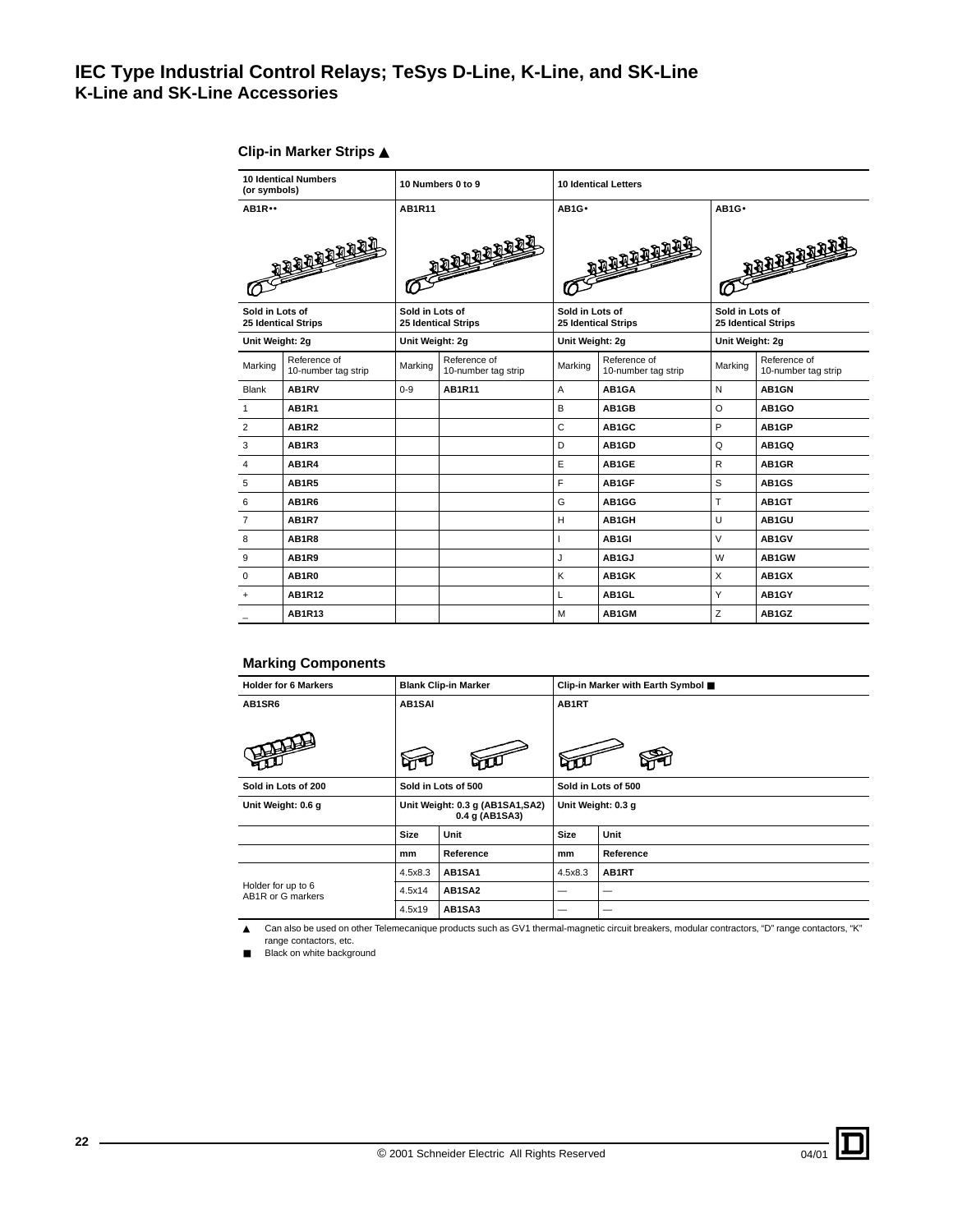# **IEC Type Industrial Control Relays; TeSys D-Line, K-Line, and SK-Line TeSys and K-Line Relay Protective Treatment**

<span id="page-22-0"></span>In order to make the correct choice of protective treatment, two points should be remembered:

- 1. The prevailing climate of the country is never the only criterion.
- 2. Only the ambient conditions in the immediate vicinity of the equipment need be considered.

#### **TH Treatment** — Standard Treatment

The TeSys and K-Line relay are TH treated as standard, and because of this can be used in particularly severe conditions such as: – hot and humid atmospheres with prevailing heavy condensation, – dripping water and fungi.

Insulating parts use plastic materials which resist attack from insects (termites, beetles…). These qualities have led to this treatment being called Tropical Finish.

#### **Characteristics**

Steel parts are usually chrome galvanized or chrome galvanized or chrome cadmium plated; when the item has a mechanical function it can also be painted.

Parts with an insulating function are manufactured in a material with improved leakage resistance, (standards IEC 112, NFC 26-220, DIN 53480) and are treated to be fungus resistant.

Metallic enclosures are given a baked enamel finish, applied over a protective phosphatizing coat.

TH treatment is suitable for the most severe climatic conditions and conforms to the following standards:

UTE Publication C 63-100 (treatment II) 12 successive humid heat cycles at:

+40°C / 104°F temperature and 95% relative humidity

+48 hours of salt spray.

Standards DIN 50015-50016, alternating environmental chamber conditions:

+23°C / 73°F temperature and 83% relative humidity

+40°C / 104°F temperature and 92% relative humidity.

#### **Utilization Limits**

TH treatment can be used in the following temperature and humidity conditions: Temperature from +20 to +40°C / +68 to +104°F with a relative humidity which can reach 95%.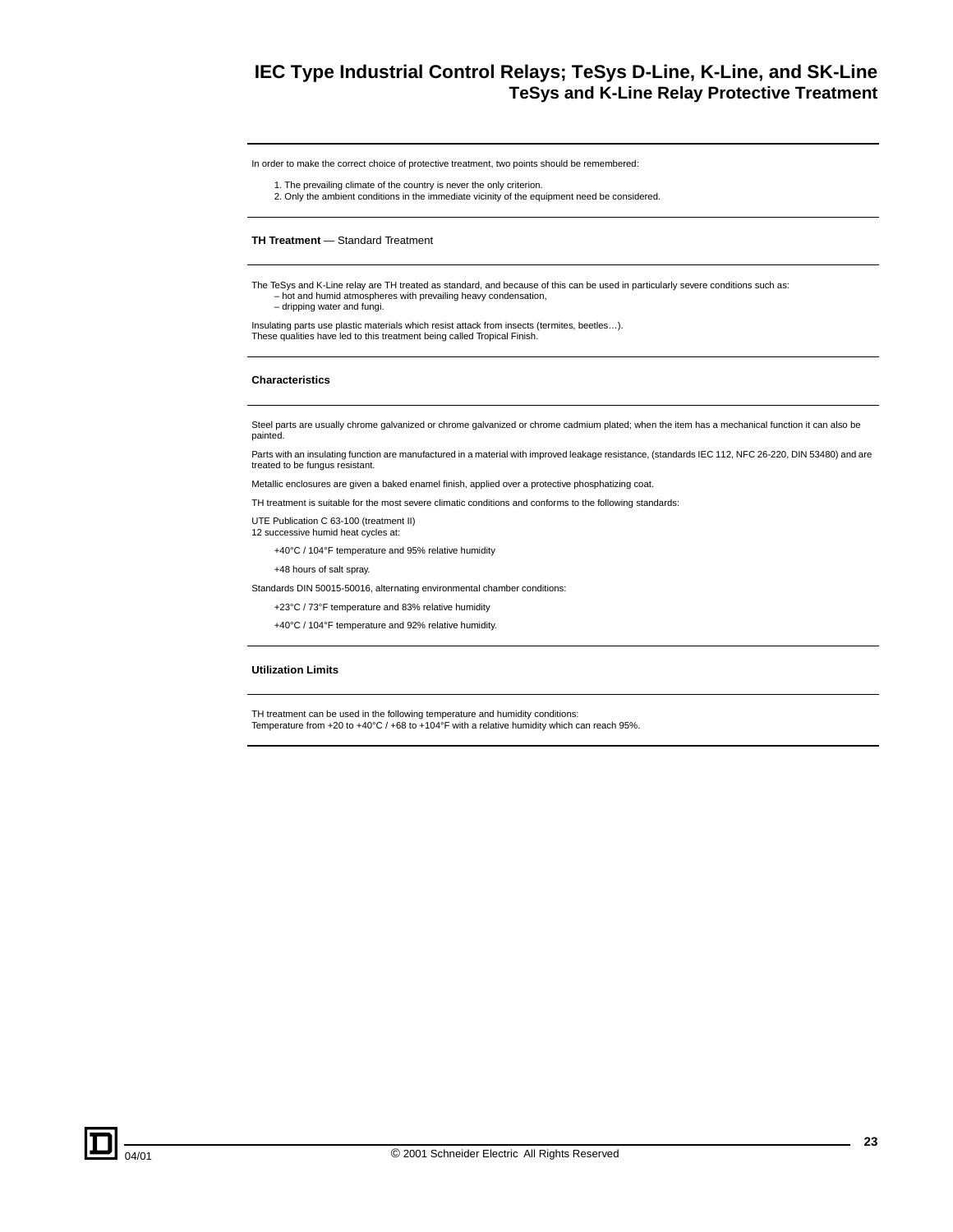## <span id="page-23-1"></span><span id="page-23-0"></span>**Voltage Drop Caused by the Inrush Current**

When the operating coil of a relay is energized, the inrush current produces a voltage drop in the control supply cable caused by the resistance of the conductors, which can adversely affect closing of the relay.<br>An excessive voltage drop in the control supply cables (both a.c. and d.c.) can lead to non closure of the relay poles or even destruction of the coil due

to overheating.

- This phenomenon is aggravated by:
- a long line, a low control circuit voltage,

- a cable with a small cross-sectional area (c.s.a.)

- a high inrush power drawn by the coil.
- The maximum length of cable, depending on the control voltage, the inrush power and the conductor c.s.a. is indicated in the graphs below.

### **Remedial Action**

- To reduce the voltage drop at switch-on:
- increase the conductor c.s.a.
- use a higher control circuit voltage

- use an intermediate control relay.

### **Selection of Conductor c.s.a.**

These graphs are for a maximum line voltage drop of 5%. They give a direct indication of the copper conductor c.s.a. to be used for the control circuit<br>cable, depending on its length, the inrush power drawn by the relay co

Total resistance of the 2 conductors of the control circuit in  $\Omega$  (1)





|        |           |           | -------         |
|--------|-----------|-----------|-----------------|
| 24 Vac | 3 115 Vac | 5400 V    | A#20A           |
| 48 Vac | 4 230 Vac | 6 690 Vac | <b>B</b> # 18 A |

**Size of Copper Wires**

| one or opportuned                    |                                                                                                                                         |  |  |  |  |
|--------------------------------------|-----------------------------------------------------------------------------------------------------------------------------------------|--|--|--|--|
|                                      | <b>A</b> # 20 AWG (0.75 mm <sup>2</sup> ) $\mid$ <b>C</b> # 16 AWG (1.5 mm <sup>2</sup> ) $\mid$ <b>E</b> # 12 AWG (4 mm <sup>2</sup> ) |  |  |  |  |
| <b>B</b> # 18 AWG $(1 \text{ mm}^2)$ | $D# 14$ AWG (2.5 mm <sup>2</sup> ) $F# 10$ AWG (6 mm <sup>2</sup> )                                                                     |  |  |  |  |

| 1 24 Vac | 3 115 Vac | 5400 V    | <b>A</b> # 20 AWG (0.75 mm <sup>2</sup> ) <b>C</b> # 16 AWG (1.5 mm <sup>2</sup> ) <b>E</b> # 12 AWG (4 mm <sup>2</sup> ) |                                                                                 |  |
|----------|-----------|-----------|---------------------------------------------------------------------------------------------------------------------------|---------------------------------------------------------------------------------|--|
| 248 Vac  | 4 230 Vac | 6 690 Vac | <b>B</b> # 18 AWG (1 mm <sup>2</sup> )                                                                                    | <b>D</b> # 14 AWG (2.5 mm <sup>2</sup> ) <b>F</b> # 10 AWG (6 mm <sup>2</sup> ) |  |

Total resistance of the 2 conductors of the control circuit in  $\Omega$  (1)





**Size of Copper Wires**

| 7 24 Vdc | 9 125 Vdc   | <b>A</b> # 20 AWG (0.75 mm <sup>2</sup> ) <b>C</b> # 16 AWG (1.5 mm <sup>2</sup> ) <b>E</b> # 12 AWG (4 mm <sup>2</sup> ) |  |
|----------|-------------|---------------------------------------------------------------------------------------------------------------------------|--|
| 848 Vdc  | 10c 250 Vdc | <b>B</b> # 18 AWG (1 mm <sup>2</sup> ) <b>D</b> # 14 AWG (2.5 mm <sup>2</sup> ) <b>F</b> # 10 AWG (6 mm <sup>2</sup> )    |  |

(1) For 3-wire control, the current only flows in 2 of the conductors.

(2) This is the length of the cable comprising 2 or 3 conductors (Distance between the relay and the control device).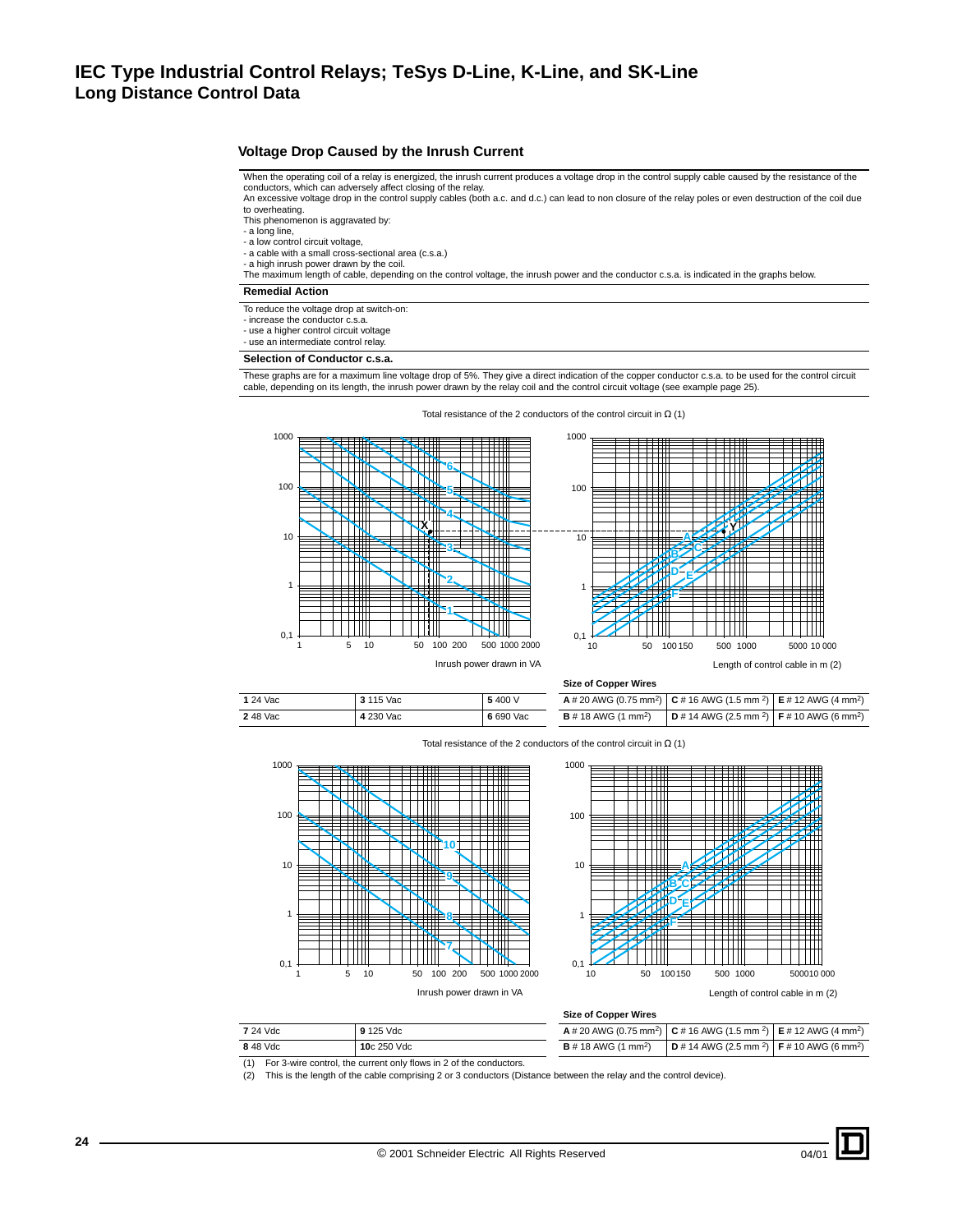### <span id="page-24-0"></span>**Voltage Drop Caused by the Inrush Current (continued)**

What cable c.s.a. is required for the control circuit of an CAD50G7 relay, operated from a distance of 500 meters.

CAD50G7, voltage 120 V, 60 Hz: inrush power: 70 VA.

On the left-hand graph on page [24](#page-23-1), point X is at the intersection of the vertical line corresponding to 70 VA and the a 120 V (estimated) voltage curve.

On the right-hand graph on page [24](#page-23-1) point Y is at the intersection of the vertical line corresponding to 500 m and the horizontal line passing through point X.

Use the conductor c.s.a. indicated by the curve which passes through point Y, between # 14 and # 16 AWG.

If point Y lies between two c.s.a. curves, choose the larger of the c.s.a. values. In this case # 14 AWG.

#### **Calculating the maximum cable length**

The maximum permissible length for acceptable line voltage drop is calculated by the formula:

$$
L = \frac{U^2}{SA} \text{s.K.}
$$

Where:

L: distance between the contactor and the control device in m, (length of the cable),

U: supply voltage in V,

SA: apparent inrush power drawn by the coil in VA, (Vac) or W (Vdc)

s: conductor c.s.a. in mm2,

K: factor given in the table below.

| a.c. supply | SA in VA   | 20                                                  | 40   | 100 | 150 | 200  |
|-------------|------------|-----------------------------------------------------|------|-----|-----|------|
|             |            | . .38                                               | د. ۱ | 1.8 |     | 2.15 |
| d.c. supply |            | Irrespective of the inrush power SA, expressed in W |      |     |     |      |
|             | $K = 1.38$ |                                                     |      |     |     |      |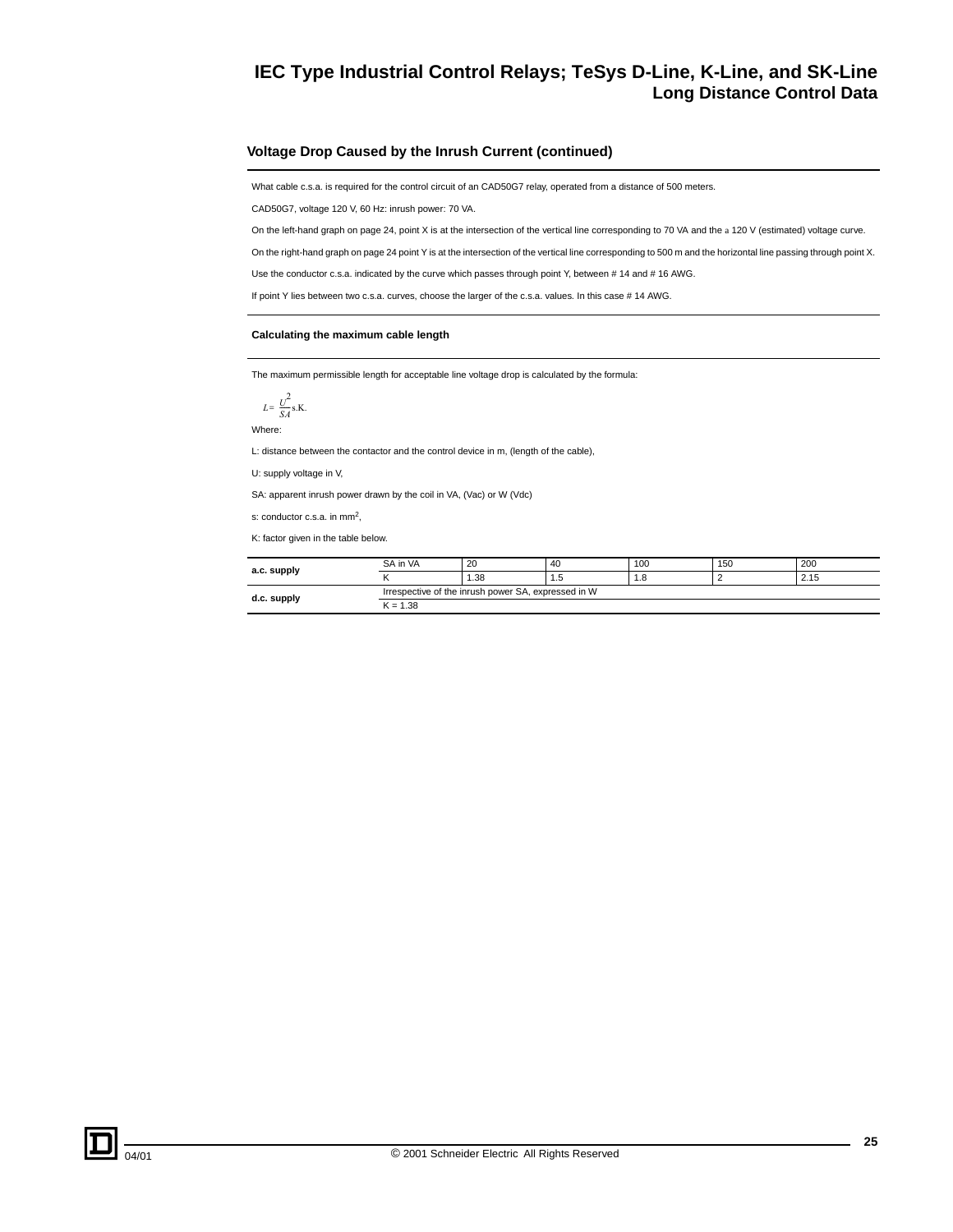### **Residual Current in the Coil Due to Cable Capacitance**

When the control contact of a relay is opened the cable capacitance is effectively in series with the coil of the electromagnet. This capacitance can cause a residual current to be maintained in the coil, with the risk that the relay will remain closed.

**This only applies to relays operating on an a.c. supply.**

This phenomenon is aggravated by:

- a long line length between the coil control contact and the relay, or between the coil control contact and the power supply,

- a high control circuit voltage,
- a low coil consumption, sealed,

- a low value of relay drop-out voltage.

The maximum control cable length, according to the relay coil supply voltage, is indicated in the graph on page [27.](#page-26-0)

#### **Remedial action**

Various solutions can be adopted to avoid the risk of the contactor remaining closed due to cable capacitance:

- use a d.c. control voltage, or,

- add a rectifier, connected as shown in the scheme below, but retaining an a.c. operating coil: in this way, rectified a.c. current flows in the control circuit cable.

When calculating the maximum cable length, take the resistance of the conductors into account.



- Connect a resistor in parallel with the contactor coil (1).

Value of the resistance:

 $R\Omega = \frac{1}{2}$  (C capacitance of the control cable)  $10^{-3} C(uF)$ 

Power to be dissipated

$$
PW=\frac{U^2}{R}
$$

(1) To avoid increasing the voltage drop due to inrush current, this resistor must be brought into operation after the relay has closed by using a N/O contact.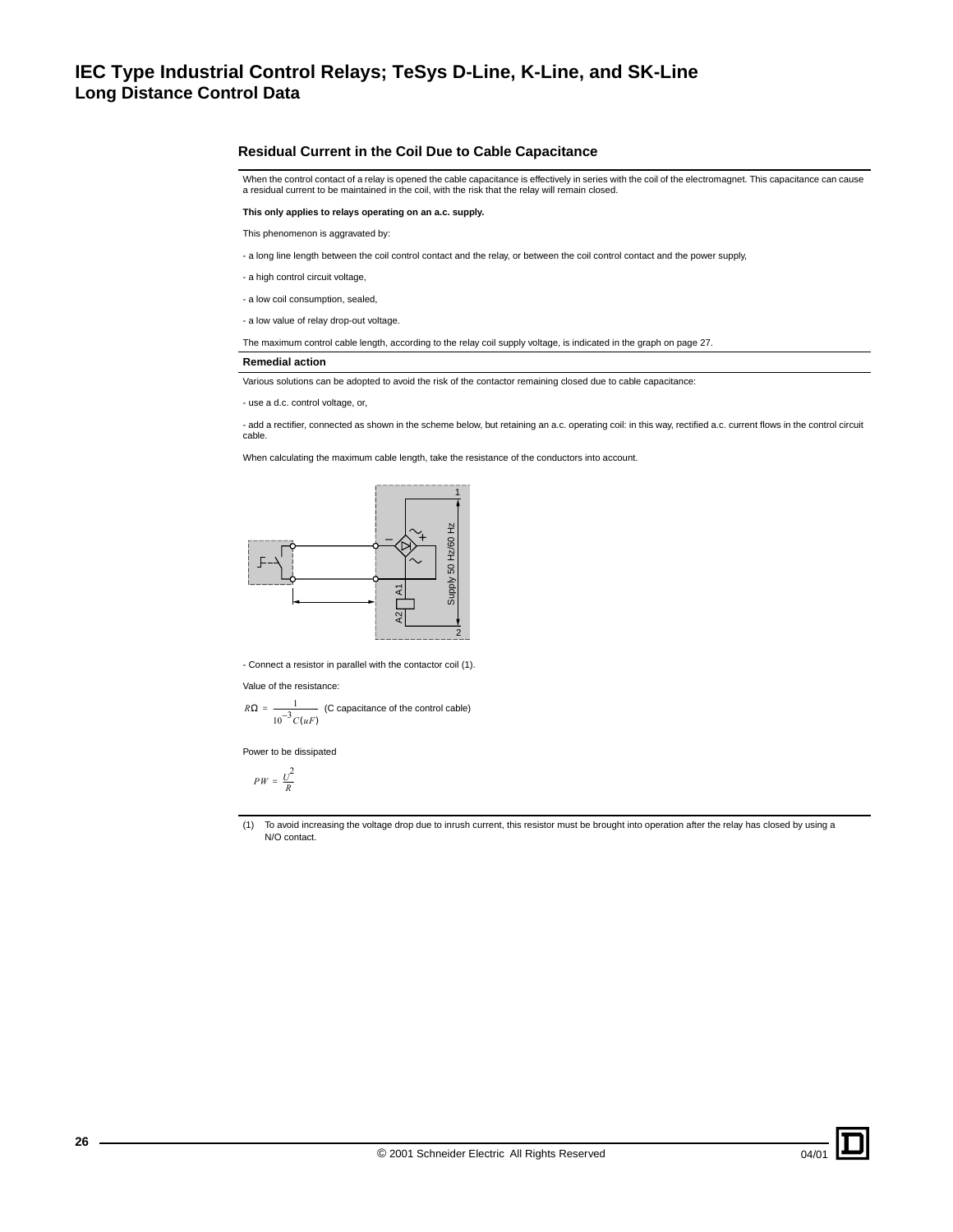### <span id="page-26-0"></span>**Residual Current in the Coil due to Cable Capacitance (continued)**

These graphs are for a capacitance, between conductors, of 0.2 µF/km. They make it possible to determine whether there is a risk of the contactor remaining closed due to the power drawn by the coil when sealed and the control circuit voltage, according to the length of the control cable.

Cable capacitance in uF





#### **Power drawn, sealed in VA** Length of control cable in m

| 1 24 Vac  | 4 230 Vac |
|-----------|-----------|
| 248 Vac   | 5400 Vac  |
| 3 115 Vac | 6 690 Vac |

# **7** 3-wire control **8** 2-wire control

In the zones below the straight lines for 3-wire and 2-wire control respectively, there is a risk of the relay remaining closed.

#### **Examples**

What is the maximum length for the control cable of a CAD50 relay, operating on 230 V, with 2-wire control?

- CAD50 relay, voltage 230 V, 60 Hz: power sealed 8 VA.

On the left-hand graph, point A is at the intersection of the vertical line for 8 VA with the a 230 V voltage curve.

On the right-hand graph, point B is at the intersection of the horizontal line with the 2-wire control curve.

The maximum cable length is therefore 300 m.

In the same example, with a 600 m cable, the point lies in the risk zone. A resistor must therefore be connected in parallel with the relay coil.

Using right hand table above, find 600 meter along the bottom and follow up to line B (2 wire control) and then to the left to obtain C value.

Value of this resistance:

$$
R = \frac{1}{10^{-3} \times C} = \frac{1}{10^{-3} \times 0.12} = 8.3 k\Omega
$$

Power to be dissipated:

$$
P = \frac{U^2}{R} = \frac{(230)^2}{8300} = (6.5)W
$$

Alternative solution: use a d.c. control supply.

#### **Calculating the Cable Length**

The maximum permitted length of control cable to avoid the effects of capacitance is calculated using the formula:

$$
L = 455 \times \frac{S}{U^2 \times Co}
$$

L: distance between the contactor and the control device in km (length of the cable),

S: apparent power, sealed, in VA, U: control voltage in V,

Co: cable capacitance in µF/km. (to be supplied by wire manufacturer for type of wire used)